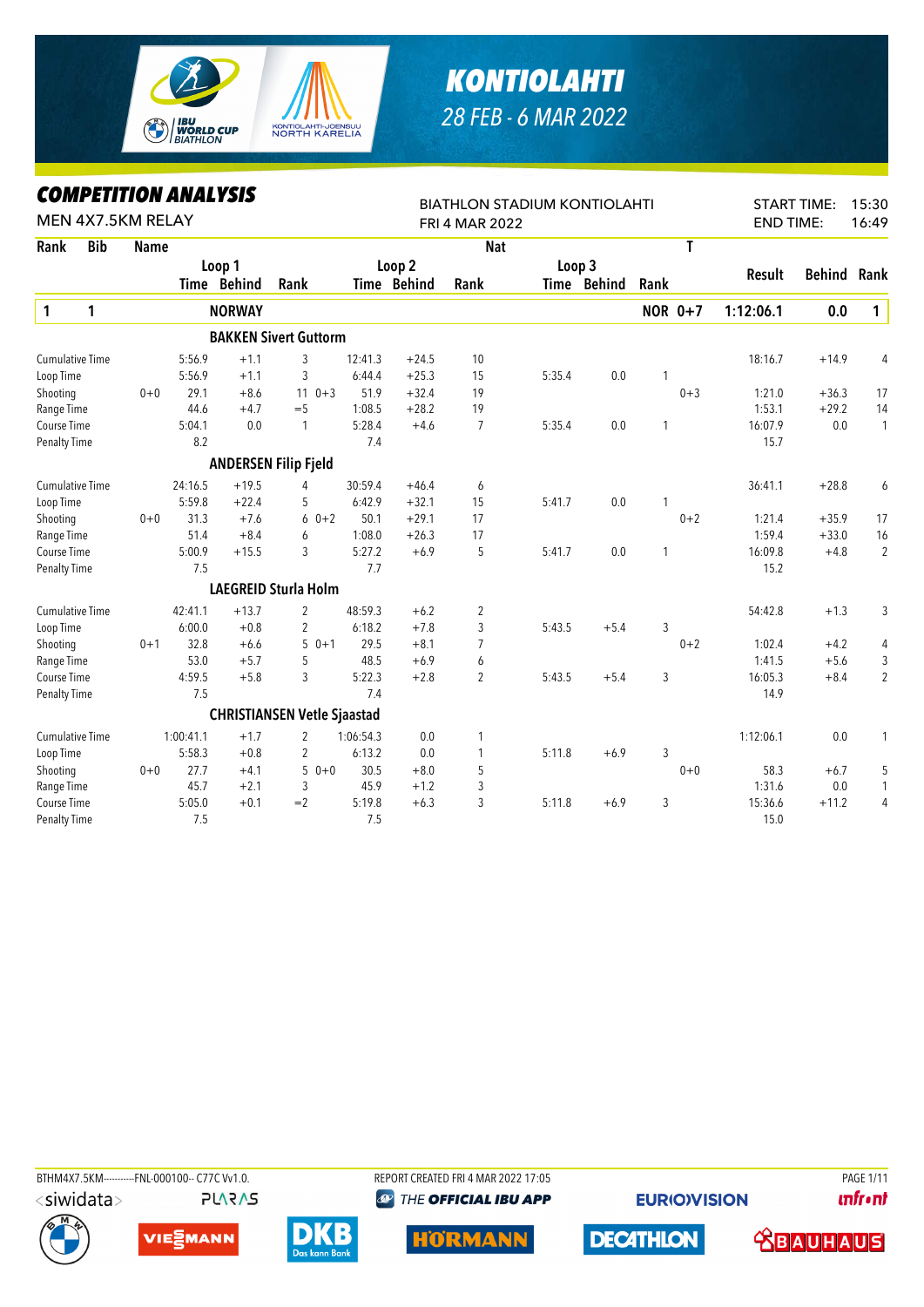| Rank                               | <b>Bib</b>                                    | <b>Name</b> |                |                        |                               |                |                    | <b>Nat</b>                          |        |             | T                   |                  |                    |                      |
|------------------------------------|-----------------------------------------------|-------------|----------------|------------------------|-------------------------------|----------------|--------------------|-------------------------------------|--------|-------------|---------------------|------------------|--------------------|----------------------|
|                                    |                                               |             |                | Loop 1                 |                               |                | Loop <sub>2</sub>  |                                     | Loop 3 |             |                     | Result           | Behind             | Rank                 |
|                                    |                                               |             |                | Time Behind            | Rank                          |                | Time Behind        | Rank                                |        | Time Behind | Rank                |                  |                    |                      |
| $\overline{2}$                     | 5                                             |             |                | <b>SWEDEN</b>          |                               |                |                    |                                     |        |             | SWE 0+10            | 1:12:16.7        | $+10.6$            | $\overline{2}$       |
|                                    |                                               |             |                | <b>FEMLING Peppe</b>   |                               |                |                    |                                     |        |             |                     |                  |                    |                      |
| <b>Cumulative Time</b>             |                                               |             | 6:00.2         | $+4.4$                 | 9                             | 12:29.7        | $+12.9$            | 7                                   |        |             |                     | 18:12.8          | $+11.0$            | 3                    |
| Loop Time                          |                                               |             | 6:00.2         | $+4.4$                 | 9                             | 6:29.5         | $+10.4$            | 7                                   | 5:43.1 | $+7.7$      | 4                   |                  |                    |                      |
| Shooting<br>Range Time             |                                               | $0 + 1$     | 28.7<br>47.1   | $+8.2$<br>$+7.2$       | $90+2$<br>11                  | 37.4<br>55.4   | $+17.9$<br>$+15.1$ | 12<br>11                            |        |             | $0 + 3$             | 1:06.1<br>1:42.5 | $+21.4$<br>$+18.6$ | 10<br>$\overline{7}$ |
| Course Time                        |                                               |             | 5:05.3         | $+1.2$                 | $\overline{4}$                | 5:26.3         | $+2.5$             | $=2$                                | 5:43.1 | $+7.7$      | 4                   | 16:14.7          | $+6.8$             | 3                    |
| <b>Penalty Time</b>                |                                               |             | 7.7            |                        |                               | 7.8            |                    |                                     |        |             |                     | 15.6             |                    |                      |
|                                    |                                               |             |                | <b>NELIN Jesper</b>    |                               |                |                    |                                     |        |             |                     |                  |                    |                      |
| <b>Cumulative Time</b>             |                                               |             | 24:25.3        | $+28.3$                | 5                             | 31:03.7        | $+50.7$            | 7                                   |        |             |                     | 36:49.8          | $+37.5$            | 8                    |
| Loop Time                          |                                               |             | 6:12.5         | $+35.1$                | 11                            | 6:38.4         | $+27.6$            | 13                                  | 5:46.1 | $+4.4$      | 5                   |                  |                    |                      |
| Shooting                           |                                               | $0 + 2$     | 40.5           | $+16.8$                | $140+2$                       | 36.2           | $+15.2$            | 16                                  |        |             | $0 + 4$             | 1:16.7           | $+31.2$            | 14                   |
| Range Time                         |                                               |             | 1:01.6         | $+18.6$                | 14                            | 57.7           | $+16.0$            | 16                                  |        |             |                     | 1:59.3           | $+32.9$            | 15                   |
| Course Time                        |                                               |             | 5:03.0         | $+17.6$                | 7                             | 5:32.6         | $+12.3$            | 10                                  | 5:46.1 | $+4.4$      | 5                   | 16:21.7          | $+16.7$            | $\overline{7}$       |
| <b>Penalty Time</b>                |                                               |             | 7.9            |                        |                               | 8.1            |                    |                                     |        |             |                     | 16.0             |                    |                      |
|                                    |                                               |             |                |                        | <b>PONSILUOMA Martin</b>      |                |                    |                                     |        |             |                     |                  |                    |                      |
| <b>Cumulative Time</b>             |                                               |             | 42:52.3        | $+24.9$                | 6                             | 49:02.7        | $+9.6$             | 4                                   |        |             |                     | 54:41.9          | $+0.4$             | 2                    |
| Loop Time                          |                                               |             | 6:02.5         | $+3.3$                 | 3                             | 6:10.4         | 0.0                | 1                                   | 5:39.2 | $+1.1$      | $\overline{2}$      |                  |                    |                      |
| Shooting<br>Range Time             |                                               | $0 + 1$     | 36.8<br>56.7   | $+10.6$<br>$+9.4$      | $70+0$<br>$\overline{7}$      | 21.4<br>43.0   | 0.0<br>$+1.4$      | $\mathbf{1}$<br>3                   |        |             | $0 + 1$             | 58.2<br>1:39.7   | 0.0<br>$+3.8$      | 1<br>$\overline{2}$  |
| Course Time                        |                                               |             | 4:58.2         | $+4.5$                 | $\overline{2}$                | 5:19.5         | 0.0                | 1                                   | 5:39.2 | $+1.1$      | $\overline{2}$      | 15:56.9          | 0.0                | $\mathbf{1}$         |
| <b>Penalty Time</b>                |                                               |             | 7.6            |                        |                               | 7.8            |                    |                                     |        |             |                     | 15.4             |                    |                      |
|                                    |                                               |             |                |                        | <b>SAMUELSSON Sebastian</b>   |                |                    |                                     |        |             |                     |                  |                    |                      |
| <b>Cumulative Time</b>             |                                               |             | 1:00:39.4      | 0.0                    | 1                             | 1:07:11.8      | $+17.5$            | 3                                   |        |             |                     | 1:12:16.7        | $+10.6$            | $\overline{2}$       |
| Loop Time                          |                                               |             | 5:57.5         | 0.0                    | 1                             | 6:32.4         | $+19.2$            | 5                                   | 5:04.9 | 0.0         | 1                   |                  |                    |                      |
| Shooting                           |                                               | $0 + 0$     | 27.3           | $+3.7$                 | $40+2$                        | 45.5           | $+23.0$            | 15                                  |        |             | $0 + 2$             | 1:12.9           | $+21.3$            | 10                   |
| Range Time                         |                                               |             | 44.8           | $+1.2$                 | 2                             | 1:03.0         | $+18.3$            | 14                                  |        |             |                     | 1:47.8           | $+16.2$            | 7                    |
| Course Time                        |                                               |             | 5:05.0         | $+0.1$                 | $=2$                          | 5:21.9         | $+8.4$             | 4                                   | 5:04.9 | 0.0         | 1                   | 15:31.8          | $+6.4$             | 2                    |
| <b>Penalty Time</b>                |                                               |             | 7.6            |                        |                               | 7.4            |                    |                                     |        |             |                     | 15.1             |                    |                      |
| 3                                  | $\boldsymbol{2}$                              |             |                | <b>FRANCE</b>          |                               |                |                    |                                     |        |             | FRA 0+7             | 1:12:18.5        | $+12.4$            | 3                    |
|                                    |                                               |             |                |                        | <b>GUIGONNAT Antonin</b>      |                |                    |                                     |        |             |                     |                  |                    |                      |
| <b>Cumulative Time</b>             |                                               |             | 5:59.5         | $+3.7$                 | $=6$                          | 12:39.5        | $+22.7$            | 9                                   |        |             |                     | 18:19.6          | $+17.8$            | $\overline{7}$       |
| Loop Time                          |                                               |             | 5:59.5         | $+3.7$                 | $=6$                          | 6:40.0         | $+20.9$            | 12                                  | 5:40.1 | $+4.7$      | $\overline{2}$      |                  |                    |                      |
| Shooting                           |                                               | $0 + 0$     | 30.4           | $+9.9$                 | $12 \t 0+3$                   | 47.9           | $+28.4$            | 17                                  |        |             | $0 + 3$             | 1:18.3           | $+33.6$            | 15                   |
| Range Time                         |                                               |             | 47.0           | $+7.1$                 | $=9$                          | 1:05.9         | $+25.6$            | $=16$                               |        |             |                     | 1:52.9           | $+29.0$            | 13                   |
| Course Time<br><b>Penalty Time</b> |                                               |             | 5:04.5<br>7.9  | $+0.4$                 | $\overline{2}$                | 5:26.3<br>7.7  | $+2.5$             | $=2$                                | 5:40.1 | $+4.7$      | $\overline{2}$      | 16:10.9<br>15.6  | $+3.0$             | $\overline{2}$       |
|                                    |                                               |             |                |                        | <b>JACQUELIN Emilien</b>      |                |                    |                                     |        |             |                     |                  |                    |                      |
|                                    |                                               |             |                |                        |                               |                |                    |                                     |        |             |                     |                  |                    |                      |
| <b>Cumulative Time</b>             |                                               |             | 23:57.0        | 0.0                    | 1                             | 30:13.0        | $0.0\,$            | 1                                   |        | $+17.6$     | 13                  | 36:12.3          | 0.0                | 1                    |
| Loop Time<br>Shooting              |                                               | $0 + 0$     | 5:37.4<br>26.2 | 0.0<br>$+2.5$          | 1<br>$40+1$                   | 6:16.0<br>32.3 | $+5.2$<br>$+11.3$  | 3<br>13                             | 5:59.3 |             | $0 + 1$             | 58.6             | $+13.1$            | 7                    |
| Range Time                         |                                               |             | 44.3           | $+1.3$                 | 3                             | 48.2           | $+6.5$             | 12                                  |        |             |                     | 1:32.5           | $+6.1$             | 4                    |
| Course Time                        |                                               |             | 4:45.4         | 0.0                    | 1                             | 5:20.3         | 0.0                | $\mathbf{1}$                        | 5:59.3 | $+17.6$     | 13                  | 16:05.0          | 0.0                | 1                    |
| <b>Penalty Time</b>                |                                               |             | 7.7            |                        |                               | 7.5            |                    |                                     |        |             |                     | 15.2             |                    |                      |
|                                    |                                               |             |                | <b>DESTHIEUX Simon</b> |                               |                |                    |                                     |        |             |                     |                  |                    |                      |
| <b>Cumulative Time</b>             |                                               |             | 42:27.4        | 0.0                    | $\mathbf{1}$                  | 48:53.1        | $0.0\,$            | 1                                   |        |             |                     | 54:41.5          | 0.0                | 1                    |
| Loop Time                          |                                               |             | 6:15.1         | $+15.9$                | $=8$                          | 6:25.7         | $+15.3$            | 5                                   | 5:48.4 | $+10.3$     | 4                   |                  |                    |                      |
| Shooting                           |                                               | $0 + 2$     | 45.7           | $+19.5$                | $150+0$                       | 24.5           | $+3.1$             | 3                                   |        |             | $0 + 2$             | 1:10.2           | $+12.0$            | 9                    |
| Range Time                         |                                               |             | 1:03.9         | $+16.6$                | 15                            | 42.0           | $+0.4$             | $\overline{2}$                      |        |             |                     | 1:45.9           | $+10.0$            | 6                    |
| Course Time                        |                                               |             | 5:02.9         | $+9.2$                 | $\overline{7}$                | 5:35.6<br>8.0  | $+16.1$            | 8                                   | 5:48.4 | $+10.3$     | 4                   | 16:26.9<br>16.4  | $+30.0$            | 4                    |
| <b>Penalty Time</b>                |                                               |             | 8.3            |                        |                               |                |                    |                                     |        |             |                     |                  |                    |                      |
|                                    |                                               |             |                |                        | <b>FILLON MAILLET Quentin</b> |                |                    |                                     |        |             |                     |                  |                    |                      |
| <b>Cumulative Time</b>             |                                               |             | 1:00:48.2      | $+8.8$                 | 3                             | 1:07:03.6      | $+9.3$             | 2                                   |        |             |                     | 1:12:18.5        | $+12.4$            | 3                    |
| Loop Time<br>Shooting              |                                               | $0 + 0$     | 6:06.7<br>34.3 | $+9.2$<br>$+10.7$      | 6<br>$100 + 1$                | 6:15.4<br>36.0 | $+2.2$<br>$+13.5$  | $\overline{2}$<br>12                | 5:14.9 | $+10.0$     | 4<br>$0 + 1$        | 1:10.4           | $+18.8$            | 8                    |
| Range Time                         |                                               |             | 52.8           | $+9.2$                 | 9                             | 53.7           | $+9.0$             | 8                                   |        |             |                     | 1:46.5           | $+14.9$            | 6                    |
| Course Time                        |                                               |             | 5:05.9         | $+1.0$                 | 4                             | 5:13.8         | $+0.3$             | 2                                   | 5:14.9 | $+10.0$     | 4                   | 15:34.6          | $+9.2$             | 3                    |
| Penalty Time                       |                                               |             | 7.9            |                        |                               | 7.9            |                    |                                     |        |             |                     | 15.8             |                    |                      |
|                                    | BTHM4X7.5KM----------FNL-000100-- C77C Vv1.0. |             |                |                        |                               |                |                    | REPORT CREATED FRI 4 MAR 2022 17:05 |        |             |                     |                  |                    | <b>PAGE 2/11</b>     |
|                                    | <siwidata></siwidata>                         |             |                | <b>SV2V7L</b>          |                               | $\bigcirc$     |                    | THE OFFICIAL IBU APP                |        |             | <b>EURIO)VISION</b> |                  |                    | <b>unfr</b> •nt      |
|                                    |                                               |             |                |                        |                               |                |                    |                                     |        |             |                     |                  |                    |                      |

**HORMANN** 

**DECATHLON** 

 **<u>CBAUHAUS</u>** 





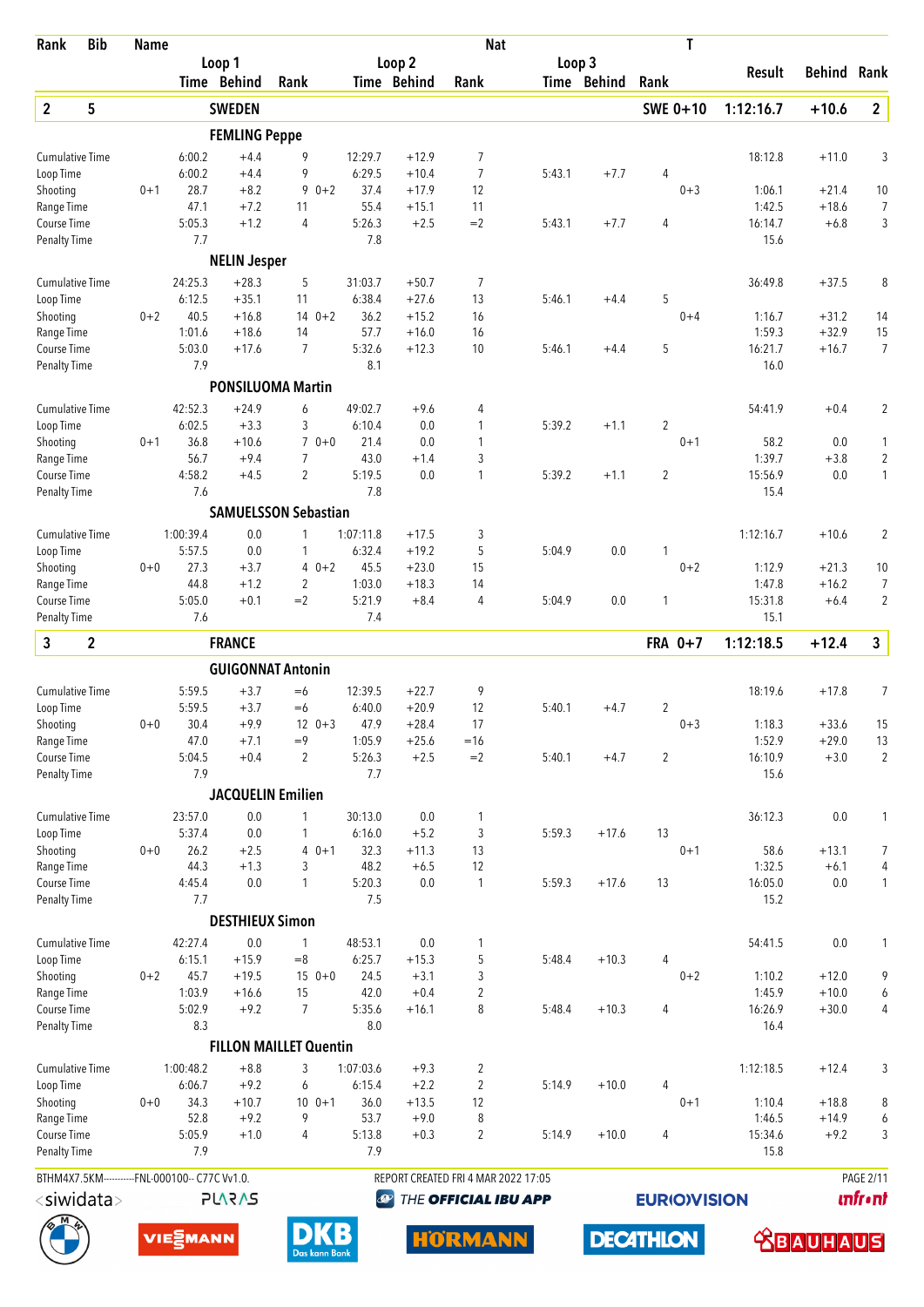| Rank                                | <b>Bib</b> | <b>Name</b> |                                               |                        |                |                   |                    | <b>Nat</b>                          |        |                  |                | T                   |                   |                    |                      |
|-------------------------------------|------------|-------------|-----------------------------------------------|------------------------|----------------|-------------------|--------------------|-------------------------------------|--------|------------------|----------------|---------------------|-------------------|--------------------|----------------------|
|                                     |            |             | Loop 1                                        |                        |                |                   | Loop <sub>2</sub>  |                                     | Loop 3 |                  |                |                     | Result            | Behind             | Rank                 |
|                                     |            |             | Time Behind                                   |                        | Rank           |                   | Time Behind        | Rank                                |        | Time Behind      | Rank           |                     |                   |                    |                      |
| 4                                   | 3          |             |                                               | <b>GERMANY</b>         |                |                   |                    |                                     |        |                  |                | GER 0+8             | 1:12:19.5         | $+13.4$            | 4                    |
|                                     |            |             |                                               | <b>LESSER Erik</b>     |                |                   |                    |                                     |        |                  |                |                     |                   |                    |                      |
| <b>Cumulative Time</b><br>Loop Time |            |             | 5:57.7<br>5:57.7                              | $+1.9$<br>$+1.9$       | 4<br>4         | 12:16.8<br>6:19.1 | 0.0<br>0.0         | 1<br>1                              | 5:45.0 | $+9.6$           | 5              |                     | 18:01.8           | $0.0\,$            | 1                    |
| Shooting                            |            | $0 + 0$     | 25.2                                          | $+4.7$                 | $60+0$         | 19.5              | 0.0                | 1                                   |        |                  |                | $0 + 0$             | 44.7              | 0.0                | $\mathbf{1}$         |
| Range Time                          |            |             | 43.6                                          | $+3.7$                 | 4              | 40.3              | 0.0                | $\mathbf{1}$                        |        |                  |                |                     | 1:23.9            | 0.0                | $\mathbf{1}$         |
| Course Time                         |            |             | 5:05.6                                        | $+1.5$                 | 5              | 5:31.6            | $+7.8$             | 12                                  | 5:45.0 | $+9.6$           | 5              |                     | 16:22.2           | $+14.3$            | $\overline{7}$       |
| <b>Penalty Time</b>                 |            |             | 8.5                                           |                        |                | 7.2               |                    |                                     |        |                  |                |                     | 15.8              |                    |                      |
|                                     |            |             |                                               | <b>REES Roman</b>      |                |                   |                    |                                     |        |                  |                |                     |                   |                    |                      |
| <b>Cumulative Time</b>              |            |             | 24:14.4                                       | $+17.4$                | 3              | 30:45.3           | $+32.3$            | 3                                   |        |                  |                |                     | 36:37.8           | $+25.5$            | 3                    |
| Loop Time                           |            |             | 6:12.6                                        | $+35.2$                | 12             | 6:30.9            | $+20.1$            | 10                                  | 5:52.5 | $+10.8$          | 8              |                     |                   |                    |                      |
| Shooting                            |            | $0 + 2$     | 44.0<br>1:02.0                                | $+20.3$<br>$+19.0$     | $170+1$<br>15  | 33.0<br>53.1      | $+12.0$            | 14<br>14                            |        |                  |                | $0 + 3$             | 1:17.0<br>1:55.1  | $+31.5$<br>$+28.7$ | 15                   |
| Range Time<br>Course Time           |            |             | 5:02.8                                        | $+17.4$                | 6              | 5:30.5            | $+11.4$<br>$+10.2$ | 8                                   | 5:52.5 | $+10.8$          | 8              |                     | 16:25.8           | $+20.8$            | 14<br>8              |
| <b>Penalty Time</b>                 |            |             | 7.7                                           |                        |                | 7.3               |                    |                                     |        |                  |                |                     | 15.1              |                    |                      |
|                                     |            |             |                                               | <b>DOLL Benedikt</b>   |                |                   |                    |                                     |        |                  |                |                     |                   |                    |                      |
| <b>Cumulative Time</b>              |            |             | 42:44.5                                       | $+17.1$                | 4              | 49:05.3           | $+12.2$            | 5                                   |        |                  |                |                     | 54:43.4           | $+1.9$             | 4                    |
| Loop Time                           |            |             | 6:06.7                                        | $+7.5$                 | 5              | 6:20.8            | $+10.4$            | 4                                   | 5:38.1 | 0.0              | 1              |                     |                   |                    |                      |
| Shooting                            |            | $0 + 1$     | 39.1                                          | $+12.9$                | $100 + 0$      | 26.7              | $+5.3$             | 5                                   |        |                  |                | $0 + 1$             | 1:05.8            | $+7.6$             | 7                    |
| Range Time                          |            |             | 57.2                                          | $+9.9$                 | 8              | 46.6              | $+5.0$             | 4                                   |        |                  |                |                     | 1:43.8            | $+7.9$             | 5                    |
| Course Time                         |            |             | 5:02.0                                        | $+8.3$                 | 6              | 5:26.9            | $+7.4$             | 3                                   | 5:38.1 | 0.0              | 1              |                     | 16:07.0           | $+10.1$            | 3                    |
| <b>Penalty Time</b>                 |            |             | 7.4                                           |                        |                | 7.2               |                    |                                     |        |                  |                |                     | 14.7              |                    |                      |
|                                     |            |             |                                               | <b>NAWRATH Philipp</b> |                |                   |                    |                                     |        |                  |                |                     |                   |                    |                      |
| <b>Cumulative Time</b>              |            |             | 1:00:48.9                                     | $+9.5$                 | 4              | 1:07:12.5         | $+18.2$            | 4                                   |        |                  |                |                     | 1:12:19.5         | $+13.4$            | 4                    |
| Loop Time                           |            |             | 6:05.5                                        | $+8.0$                 | 4              | 6:23.6            | $+10.4$            | 3                                   | 5:07.0 | $+2.1$           | $\overline{2}$ |                     |                   |                    |                      |
| Shooting<br>Range Time              |            | $0 + 1$     | 32.9<br>53.3                                  | $+9.3$<br>$+9.7$       | $90+3$<br>10   | 42.4<br>1:03.3    | $+19.9$<br>$+18.6$ | 14<br>15                            |        |                  |                | $0 + 4$             | 1:15.3<br>1:56.6  | $+23.7$<br>$+25.0$ | 13<br>12             |
| Course Time                         |            |             | 5:04.9                                        | 0.0                    | $\mathbf{1}$   | 5:13.5            | 0.0                | 1                                   | 5:07.0 | $+2.1$           | $\overline{2}$ |                     | 15:25.4           | 0.0                | $\mathbf{1}$         |
| <b>Penalty Time</b>                 |            |             | 7.2                                           |                        |                | 6.8               |                    |                                     |        |                  |                |                     | 14.0              |                    |                      |
| 5                                   | 11         |             |                                               | <b>AUSTRIA</b>         |                |                   |                    |                                     |        |                  |                | AUT 0+5             | 1:13:50.8         | $+1:44.7$          | 5                    |
|                                     |            |             |                                               | <b>KOMATZ David</b>    |                |                   |                    |                                     |        |                  |                |                     |                   |                    |                      |
| <b>Cumulative Time</b>              |            |             | 6:01.6                                        | $+5.8$                 | 10             | 12:29.0           | $+12.2$            |                                     |        |                  |                |                     | 18:10.7           | $+8.9$             | $\overline{2}$       |
| Loop Time                           |            |             | 6:01.6                                        | $+5.8$                 | 10             | 6:27.4            | $+8.3$             | 6<br>5                              | 5:41.7 | $+6.3$           | 3              |                     |                   |                    |                      |
| Shooting                            |            | $0 + 0$     | 29.0                                          | $+8.5$                 | $10 \t 0+1$    | 28.1              | $+8.6$             | 7                                   |        |                  |                | $0 + 1$             | 57.2              | $+12.5$            | 6                    |
| Range Time                          |            |             | 48.9                                          | $+9.0$                 | 12             | 50.2              | $+9.9$             | 6                                   |        |                  |                |                     | 1:39.1            | $+15.2$            | 6                    |
| Course Time                         |            |             | 5:06.0                                        | $+1.9$                 | 6              | 5:30.1            | $+6.3$             | $=10$                               | 5:41.7 | $+6.3$           | 3              |                     | 16:17.8           | $+9.9$             | 4                    |
| <b>Penalty Time</b>                 |            |             | 6.6                                           |                        |                | 7.0               |                    |                                     |        |                  |                |                     | 13.7              |                    |                      |
|                                     |            |             |                                               | <b>EDER Simon</b>      |                |                   |                    |                                     |        |                  |                |                     |                   |                    |                      |
| <b>Cumulative Time</b>              |            |             | 24:06.8                                       | $+9.8$                 | 2              | 30:40.2           | $+27.2$            | 2                                   |        |                  |                |                     | 36:37.0           | $+24.7$            | 2                    |
| Loop Time                           |            |             | 5:56.1                                        | $+18.7$                | $\overline{2}$ | 6:33.4            | $+22.6$            | 12                                  | 5:56.8 | $+15.1$          | 10             |                     |                   |                    |                      |
| Shooting                            |            | $0 + 0$     | 24.3                                          | $+0.6$                 | $20+1$         | 29.4              | $+8.4$             | 12                                  |        |                  |                | $0 + 1$             | 53.8              | $+8.3$             | 3                    |
| Range Time<br>Course Time           |            |             | 43.0<br>5:04.5                                | 0.0<br>$+19.1$         | 1<br>8         | 47.3<br>5:37.4    | $+5.6$<br>$+17.1$  | 8<br>13                             | 5:56.8 | $+15.1$          | 10             |                     | 1:30.3<br>16:38.7 | $+3.9$<br>$+33.7$  | $\overline{2}$<br>12 |
| Penalty Time                        |            |             | 8.5                                           |                        |                | 8.6               |                    |                                     |        |                  |                |                     | 17.2              |                    |                      |
|                                     |            |             |                                               | <b>LEITNER Felix</b>   |                |                   |                    |                                     |        |                  |                |                     |                   |                    |                      |
| <b>Cumulative Time</b>              |            |             | 42:42.3                                       | $+14.9$                | 3              | 49:00.3           | $+7.2$             | 3                                   |        |                  |                |                     | 55:01.2           | $+19.7$            | 5                    |
| Loop Time                           |            |             | 6:05.3                                        | $+6.1$                 | 4              | 6:18.0            | $+7.6$             | $\overline{\mathbf{c}}$             | 6:00.9 | $+22.8$          | 6              |                     |                   |                    |                      |
| Shooting                            |            | $0 + 1$     | 35.6                                          | $+9.4$                 | $60+0$         | 23.0              | $+1.6$             | 2                                   |        |                  |                | $0 + 1$             | 58.6              | $+0.4$             | $\boldsymbol{2}$     |
| Range Time                          |            |             | 54.3                                          | $+7.0$                 | 6              | 41.6              | $0.0\,$            | 1                                   |        |                  |                |                     | 1:35.9            | $0.0\,$            | $\mathbf{1}$         |
| Course Time                         |            |             | 5:03.2                                        | $+9.5$                 | 8              | 5:28.8            | $+9.3$             | 4                                   | 6:00.9 | $+22.8$          | 6              |                     | 16:32.9           | $+36.0$            | 6                    |
| <b>Penalty Time</b>                 |            |             | 7.7                                           |                        |                | 7.5               |                    |                                     |        |                  |                |                     | 15.3              |                    |                      |
|                                     |            |             |                                               | <b>LEMMERER Harald</b> |                |                   |                    |                                     |        |                  |                |                     |                   |                    |                      |
| <b>Cumulative Time</b>              |            |             | 1:01:22.1                                     | $+42.7$                | 5              | 1:08:12.9         | $+1:18.6$          | 5                                   |        |                  |                |                     | 1:13:50.8         | $+1:44.7$          | 5                    |
| Loop Time                           |            |             | 6:20.9                                        | $+23.4$                | 11             | 6:50.8            | $+37.6$            | 11                                  | 5:37.9 | $+33.0$          | 10             |                     |                   |                    |                      |
| Shooting<br>Range Time              |            | $0 + 1$     | 35.5<br>58.5                                  | $+11.9$<br>$+14.9$     | $120+1$<br>12  | 33.6<br>56.4      | $+11.1$<br>$+11.7$ | $=10$<br>11                         |        |                  |                | $0 + 2$             | 1:09.2<br>1:54.9  | $+17.6$<br>$+23.3$ | $\overline{7}$<br>11 |
| Course Time                         |            |             | 5:14.1                                        | $+9.2$                 | $\overline{7}$ | 5:46.4            | $+32.9$            | 11                                  | 5:37.9 | $+33.0$          | 10             |                     | 16:38.4           | $+1:13.0$          | 10                   |
| Penalty Time                        |            |             | 8.2                                           |                        |                | 8.0               |                    |                                     |        |                  |                |                     | 16.2              |                    |                      |
|                                     |            |             | BTHM4X7.5KM----------FNL-000100-- C77C Vv1.0. |                        |                |                   |                    | REPORT CREATED FRI 4 MAR 2022 17:05 |        |                  |                |                     |                   |                    | <b>PAGE 3/11</b>     |
| <siwidata></siwidata>               |            |             |                                               | <b>PLARAS</b>          |                |                   | $\bigcirc$         | THE OFFICIAL IBU APP                |        |                  |                | <b>EURIO)VISION</b> |                   |                    | <b>unfr</b> •nt      |
|                                     |            |             |                                               |                        |                |                   |                    |                                     |        |                  |                |                     |                   |                    |                      |
|                                     |            |             | VIESMANN                                      |                        |                | Das kann Bank     |                    | <b>HORMANN</b>                      |        | <b>DECATHLON</b> |                |                     |                   | BAI                | UlS                  |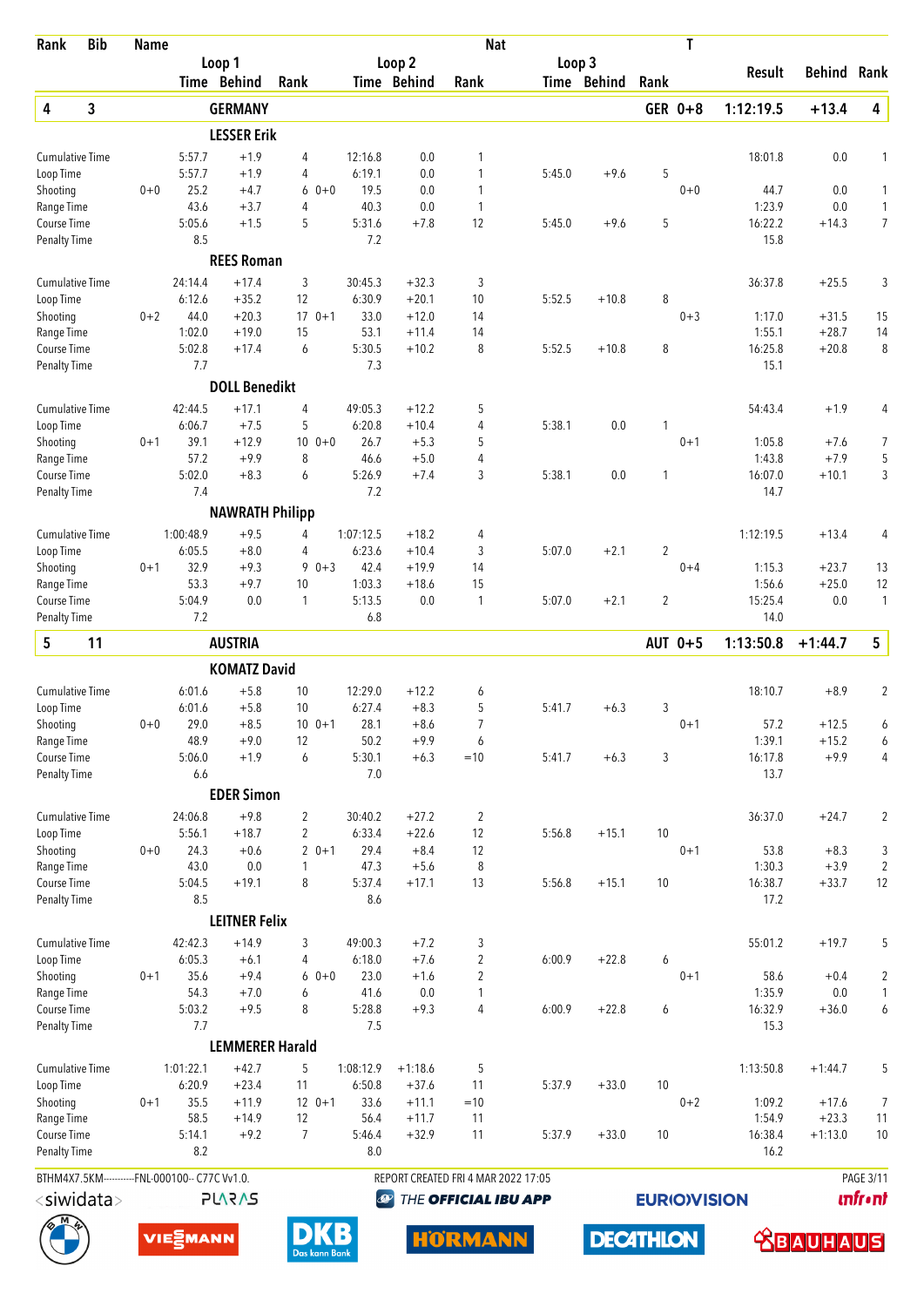| <b>Bib</b><br>Rank                            | <b>Name</b> |                   |                          |                          |                   |                    | <b>Nat</b>                          |        |             | T                   |                   |                    |                         |
|-----------------------------------------------|-------------|-------------------|--------------------------|--------------------------|-------------------|--------------------|-------------------------------------|--------|-------------|---------------------|-------------------|--------------------|-------------------------|
|                                               |             |                   | Loop 1                   |                          |                   | Loop <sub>2</sub>  |                                     | Loop 3 |             |                     | Result            | Behind             | Rank                    |
|                                               |             |                   | Time Behind              | Rank                     |                   | Time Behind        | Rank                                |        | Time Behind | Rank                |                   |                    |                         |
| 6<br>6                                        |             |                   | SWITZERLAND              |                          |                   |                    |                                     |        |             | SUI 0+10            | 1:14:02.9         | $+1:56.8$          | $\pmb{6}$               |
|                                               |             |                   | <b>STALDER Sebastian</b> |                          |                   |                    |                                     |        |             |                     |                   |                    |                         |
| <b>Cumulative Time</b>                        |             | 6:06.8            | $+11.0$                  | 13                       | 12:31.7           | $+14.9$            | 8                                   |        |             |                     | 18:17.2           | $+15.4$            | 5                       |
| Loop Time                                     |             | 6:06.8<br>32.6    | $+11.0$                  | 13                       | 6:24.9<br>27.5    | $+5.8$             | 4                                   | 5:45.5 | $+10.1$     | 6                   |                   |                    |                         |
| Shooting<br>Range Time                        | $0 + 1$     | 52.5              | $+12.1$<br>$+12.6$       | $13 \t 0+1$<br>13        | 50.3              | $+8.0$<br>$+10.0$  | 6<br>$\overline{7}$                 |        |             | $0 + 2$             | 1:00.2<br>1:42.8  | $+15.5$<br>$+18.9$ | $\overline{7}$<br>9     |
| Course Time                                   |             | 5:06.4            | $+2.3$                   | 8                        | 5:26.7            | $+2.9$             | 5                                   | 5:45.5 | $+10.1$     | 6                   | 16:18.6           | $+10.7$            | 5                       |
| <b>Penalty Time</b>                           |             | 7.9               |                          |                          | 7.8               |                    |                                     |        |             |                     | 15.7              |                    |                         |
|                                               |             |                   | <b>JAEGER Martin</b>     |                          |                   |                    |                                     |        |             |                     |                   |                    |                         |
| <b>Cumulative Time</b>                        |             | 24:28.8           | $+31.8$                  | 6                        | 30:52.9           | $+39.9$            | 4                                   |        |             |                     | 36:40.4           | $+28.1$            | 5                       |
| Loop Time                                     |             | 6:11.6            | $+34.2$                  | 8                        | 6:24.1            | $+13.3$            | $\overline{7}$                      | 5:47.5 | $+5.8$      | $\overline{7}$      |                   |                    |                         |
| Shooting                                      | $0 + 2$     | 42.8              | $+19.1$                  | $150+0$                  | 26.2              | $+5.2$             | 8                                   |        |             | $0 + 2$             | 1:09.0            | $+23.5$            | 12                      |
| Range Time                                    |             | 1:03.2<br>5:00.8  | $+20.2$                  | 17<br>$\overline{2}$     | 47.6<br>5:29.6    | $+5.9$<br>$+9.3$   | 10<br>6                             | 5:47.5 |             | $\overline{7}$      | 1:50.8<br>16:17.9 | $+24.4$<br>$+12.9$ | 12<br>6                 |
| Course Time<br><b>Penalty Time</b>            |             | 7.5               | $+15.4$                  |                          | 6.9               |                    |                                     |        | $+5.8$      |                     | 14.5              |                    |                         |
|                                               |             |                   | <b>WIESTNER Serafin</b>  |                          |                   |                    |                                     |        |             |                     |                   |                    |                         |
| <b>Cumulative Time</b>                        |             | 42:50.7           | $+23.3$                  | 5                        | 49:37.7           | $+44.6$            | 7                                   |        |             |                     | 55:38.1           | $+56.6$            | 6                       |
| Loop Time                                     |             | 6:10.3            | $+11.1$                  | $\overline{7}$           | 6:47.0            | $+36.6$            | 10                                  | 6:00.4 | $+22.3$     | 5                   |                   |                    |                         |
| Shooting                                      | $0 + 2$     | 40.9              | $+14.7$                  | $130+3$                  | 45.2              | $+23.8$            | 15                                  |        |             | $0 + 5$             | 1:26.1            | $+27.9$            | 15                      |
| Range Time                                    |             | 1:01.9            | $+14.6$                  | 13                       | 1:06.5            | $+24.9$            | 15                                  |        |             |                     | 2:08.4            | $+32.5$            | 15                      |
| Course Time                                   |             | 5:00.6            | $+6.9$                   | $\overline{4}$           | 5:33.0            | $+13.5$            | $\overline{7}$                      | 6:00.4 | $+22.3$     | 5                   | 16:34.0           | $+37.1$            | $\overline{7}$          |
| <b>Penalty Time</b>                           |             | 7.8               |                          |                          | 7.4               |                    |                                     |        |             |                     | 15.3              |                    |                         |
|                                               |             |                   |                          | <b>BURKHALTER Joscha</b> |                   |                    |                                     |        |             |                     |                   |                    |                         |
| <b>Cumulative Time</b>                        |             | 1:01:58.5         | $+1:19.1$                | 7                        | 1:08:26.9         | $+1:32.6$          | 6                                   |        |             |                     | 1:14:02.9         | $+1:56.8$          | 6                       |
| Loop Time<br>Shooting                         | $0 + 1$     | 6:20.4<br>30.4    | $+22.9$<br>$+6.8$        | 10<br>$80+0$             | 6:28.4<br>22.5    | $+15.2$<br>0.0     | 4<br>1                              | 5:36.0 | $+31.1$     | 8<br>$0 + 1$        | 52.9              | $+1.3$             | 3                       |
| Range Time                                    |             | 51.3              | $+7.7$                   | 7                        | 44.7              | 0.0                | 1                                   |        |             |                     | 1:36.0            | $+4.4$             | 3                       |
| Course Time                                   |             | 5:21.6            | $+16.7$                  | 14                       | 5:35.9            | $+22.4$            | 8                                   | 5:36.0 | $+31.1$     | 8                   | 16:33.5           | $+1:08.1$          | 9                       |
| <b>Penalty Time</b>                           |             | 7.5               |                          |                          | 7.8               |                    |                                     |        |             |                     | 15.3              |                    |                         |
| 7<br>4                                        |             |                   | <b>ITALY</b>             |                          |                   |                    |                                     |        |             | $ITA 2+10$          | 1:14:26.9         | $+2:20.8$          | $\overline{7}$          |
|                                               |             |                   |                          | <b>BORMOLINI Thomas</b>  |                   |                    |                                     |        |             |                     |                   |                    |                         |
| <b>Cumulative Time</b>                        |             | 5:59.7            | $+3.9$                   | 8                        | 13:01.0           | $+44.2$            | 15                                  |        |             |                     | 18:53.8           | $+52.0$            | 11                      |
| Loop Time                                     |             | 5:59.7            | $+3.9$                   | 8                        | 7:01.3            | $+42.2$            | 18                                  | 5:52.8 | $+17.4$     | 8                   |                   |                    |                         |
| Shooting                                      | $0 + 0$     | 28.5              | $+8.0$                   | 8<br>$1 + 3$             | 48.9              | $+29.4$            | 18                                  |        |             | $1 + 3$             | 1:17.5            | $+32.8$            | 14                      |
| Range Time                                    |             | 47.0              | $+7.1$                   | $=9$                     | 1:08.1            | $+27.8$            | 18                                  |        |             |                     | 1:55.1            | $+31.2$            | 15                      |
| Course Time                                   |             | 5:04.8<br>7.9     | $+0.7$                   | 3                        | 5:27.1<br>26.0    | $+3.3$             | 6                                   | 5:52.8 | $+17.4$     | 8                   | 16:24.7<br>33.9   | $+16.8$            | 8                       |
| <b>Penalty Time</b>                           |             |                   | <b>HOFER Lukas</b>       |                          |                   |                    |                                     |        |             |                     |                   |                    |                         |
|                                               |             |                   |                          |                          |                   |                    |                                     |        |             |                     |                   |                    |                         |
| <b>Cumulative Time</b><br>Loop Time           |             | 24:52.6<br>5:58.8 | $+55.6$<br>$+21.4$       | 10<br>3                  | 31:11.1<br>6:18.5 | $+58.1$<br>$+7.7$  | 10<br>4                             | 5:43.7 | $+2.0$      | $\overline{2}$      | 36:54.8           | $+42.5$            | 9                       |
| Shooting                                      | $0 + 0$     | 25.1              | $+1.4$                   | 3<br>$0 + 1$             | 28.6              | $+7.6$             | 10                                  |        |             | $0 + 1$             | 53.7              | $+8.2$             | $\overline{\mathbf{c}}$ |
| Range Time                                    |             | 44.1              | $+1.1$                   | $\overline{2}$           | 47.9              | $+6.2$             | 11                                  |        |             |                     | 1:32.0            | $+5.6$             | 3                       |
| Course Time                                   |             | 5:08.0            | $+22.6$                  | 9                        | 5:23.5            | $+3.2$             | 4                                   | 5:43.7 | $+2.0$      | $\overline{2}$      | 16:15.2           | $+10.2$            | 5                       |
| Penalty Time                                  |             | 6.7               |                          |                          | 7.0               |                    |                                     |        |             |                     | 13.8              |                    |                         |
|                                               |             |                   | <b>BIONAZ Didier</b>     |                          |                   |                    |                                     |        |             |                     |                   |                    |                         |
| <b>Cumulative Time</b>                        |             | 42:54.0           | $+26.6$                  | 7                        | 49:37.0           | $+43.9$            | 6                                   |        |             |                     | 55:44.6           | $+1:03.1$          | 7                       |
| Loop Time                                     |             | 5:59.2            | $0.0\,$                  | 1                        | 6:43.0            | $+32.6$            | 8                                   | 6:07.6 | $+29.5$     | 11                  |                   |                    |                         |
| Shooting                                      | $0 + 1$     | 37.9<br>57.9      | $+11.7$<br>$+10.6$       | $90+2$<br>9              | 44.4<br>1:06.0    | $+23.0$<br>$+24.4$ | 14<br>14                            |        |             | $0 + 3$             | 1:22.3<br>2:03.9  | $+24.1$<br>$+28.0$ | 14<br>14                |
| Range Time<br>Course Time                     |             | 4:53.7            | 0.0                      | $\mathbf{1}$             | 5:29.1            | $+9.6$             | 5                                   | 6:07.6 | $+29.5$     | 11                  | 16:30.4           | $+33.5$            | 5                       |
| <b>Penalty Time</b>                           |             | 7.5               |                          |                          | 7.8               |                    |                                     |        |             |                     | 15.3              |                    |                         |
|                                               |             |                   |                          | <b>GIACOMEL Tommaso</b>  |                   |                    |                                     |        |             |                     |                   |                    |                         |
| <b>Cumulative Time</b>                        |             | 1:01:49.9         | $+1:10.5$                | 6                        | 1:08:54.8         | $+2:00.5$          | 7                                   |        |             |                     | 1:14:26.9         | $+2:20.8$          | 7                       |
| Loop Time                                     |             | 6:05.3            | $+7.8$                   | 3                        | 7:04.9            | $+51.7$            | 15                                  | 5:32.1 | $+27.2$     | 7                   |                   |                    |                         |
| Shooting                                      | $0 + 0$     | 23.9              | $+0.3$                   | $2 + 3$                  | 50.3              | $+27.8$            | 16                                  |        |             | $1 + 3$             | 1:14.2            | $+22.6$            | 11                      |
| Range Time                                    |             | 43.6              | 0.0                      | $\mathbf{1}$             | 1:10.0            | $+25.3$            | 16                                  |        |             |                     | 1:53.6            | $+22.0$            | 10                      |
| Course Time                                   |             | 5:14.4<br>7.2     | $+9.5$                   | 8                        | 5:28.6<br>26.3    | $+15.1$            | 5                                   | 5:32.1 | $+27.2$     | $\overline{7}$      | 16:15.1<br>33.6   | $+49.7$            | 6                       |
| Penalty Time                                  |             |                   |                          |                          |                   |                    |                                     |        |             |                     |                   |                    |                         |
| BTHM4X7.5KM----------FNL-000100-- C77C Vv1.0. |             |                   |                          |                          |                   |                    | REPORT CREATED FRI 4 MAR 2022 17:05 |        |             |                     |                   |                    | <b>PAGE 4/11</b>        |
| <siwidata></siwidata>                         |             |                   | <b>PLARAS</b>            |                          | $\bigcirc$        |                    | THE OFFICIAL IBU APP                |        |             | <b>EURIO)VISION</b> |                   |                    | <b>unfr</b> •nt         |
|                                               |             | VIE EMANN         |                          | Das kann Bank            |                   |                    | <b>HORMANN</b>                      |        |             | <b>DECATHLON</b>    |                   | BAI                | UlS                     |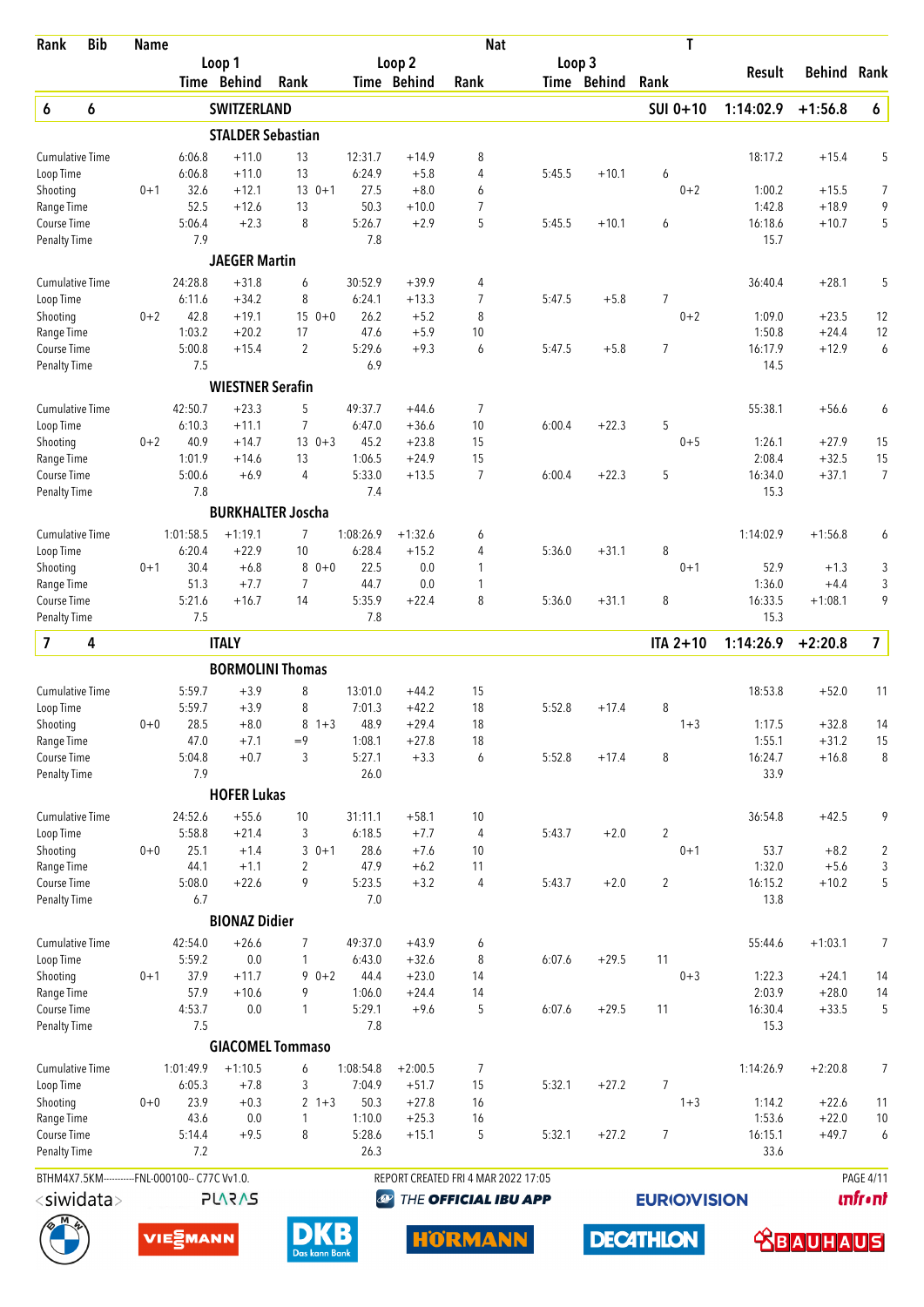| Rank                                | <b>Bib</b>              | <b>Name</b> |                                               |                        |                                  |               |                   |                      |                     | <b>Nat</b>                          |                  |      | T                   |                   |                      |                                  |
|-------------------------------------|-------------------------|-------------|-----------------------------------------------|------------------------|----------------------------------|---------------|-------------------|----------------------|---------------------|-------------------------------------|------------------|------|---------------------|-------------------|----------------------|----------------------------------|
|                                     |                         |             |                                               | Loop 1                 |                                  |               |                   | Loop <sub>2</sub>    |                     | Loop 3                              |                  |      |                     | Result            | Behind               | Rank                             |
|                                     |                         |             |                                               | Time Behind            | Rank                             |               |                   | Time Behind          | Rank                |                                     | Time Behind      | Rank |                     |                   |                      |                                  |
| $\pmb{8}$                           | $\overline{\mathbf{z}}$ |             |                                               | <b>CANADA</b>          |                                  |               |                   |                      |                     |                                     |                  |      | CAN 0+9             | 1:14:49.4         | $+2:43.3$            | ${\bf 8}$                        |
|                                     |                         |             |                                               | <b>RUNNALLS Adam</b>   |                                  |               |                   |                      |                     |                                     |                  |      |                     |                   |                      |                                  |
| <b>Cumulative Time</b>              |                         |             | 5:56.6                                        | $+0.8$<br>$+0.8$       | $\overline{2}$                   |               | 12:26.8<br>6:30.2 | $+10.0$              | 4                   |                                     | $+18.9$          | 9    |                     | 18:21.1           | $+19.3$              | 8                                |
| Loop Time<br>Shooting               |                         | $0 + 0$     | 5:56.6<br>23.3                                | $+2.8$                 | $\overline{2}$<br>$\overline{4}$ | $0 + 2$       | 30.7              | $+11.1$<br>$+11.2$   | 8<br>8              | 5:54.3                              |                  |      | $0 + 2$             | 54.1              | $+9.4$               | 5                                |
| Range Time                          |                         |             | 42.9                                          | $+3.0$                 | 3                                |               | 51.0              | $+10.7$              | 8                   |                                     |                  |      |                     | 1:33.9            | $+10.0$              | 5                                |
| Course Time                         |                         |             | 5:06.1                                        | $+2.0$                 | $\overline{7}$                   |               | 5:32.0            | $+8.2$               | 13                  | 5:54.3                              | $+18.9$          | 9    |                     | 16:32.4           | $+24.5$              | 9                                |
| <b>Penalty Time</b>                 |                         |             | 7.5                                           |                        |                                  |               | 7.2               |                      |                     |                                     |                  |      |                     | 14.8              |                      |                                  |
|                                     |                         |             |                                               | <b>GOW Christian</b>   |                                  |               |                   |                      |                     |                                     |                  |      |                     |                   |                      |                                  |
| <b>Cumulative Time</b>              |                         |             | 24:37.9                                       | $+40.9$                | 7                                |               | 31:06.5           | $+53.5$              | 9                   |                                     |                  |      |                     | 37:12.8           | $+1:00.5$            | 10                               |
| Loop Time<br>Shooting               |                         | $0 + 2$     | 6:16.8<br>39.3                                | $+39.4$<br>$+15.6$     | 13<br>$13 \t 0+1$                |               | 6:28.6<br>26.9    | $+17.8$<br>$+5.9$    | 8<br>9              | 6:06.3                              | $+24.6$          | 14   | $0 + 3$             | 1:06.3            | $+20.8$              | 10                               |
| Range Time                          |                         |             | 59.3                                          | $+16.3$                | 13                               |               | 47.5              | $+5.8$               | 9                   |                                     |                  |      |                     | 1:46.8            | $+20.4$              | 10                               |
| <b>Course Time</b>                  |                         |             | 5:10.2                                        | $+24.8$                | 11                               |               | 5:33.7            | $+13.4$              | $=11$               | 6:06.3                              | $+24.6$          | 14   |                     | 16:50.2           | $+45.2$              | 13                               |
| <b>Penalty Time</b>                 |                         |             | 7.2                                           |                        |                                  |               | 7.4               |                      |                     |                                     |                  |      |                     | 14.6              |                      |                                  |
|                                     |                         |             |                                               | <b>BURNOTTE Jules</b>  |                                  |               |                   |                      |                     |                                     |                  |      |                     |                   |                      |                                  |
| <b>Cumulative Time</b>              |                         |             | 43:33.3                                       | $+1:05.9$              | 10                               |               | 50:06.1           | $+1:13.0$            | 8                   |                                     |                  |      |                     | 56:17.8           | $+1:36.3$            | 9                                |
| Loop Time                           |                         |             | 6:20.5                                        | $+21.3$                | 11                               |               | 6:32.8            | $+22.4$              | 6                   | 6:11.7                              | $+33.6$          | 14   |                     |                   |                      |                                  |
| Shooting                            |                         | $0 + 2$     | 39.5                                          | $+13.3$                | $110+1$                          |               | 25.1              | $+3.7$               | 4                   |                                     |                  |      | $0 + 3$             | 1:04.7            | $+6.5$               | 6                                |
| Range Time<br><b>Course Time</b>    |                         |             | 1:01.3<br>5:11.5                              | $+14.0$<br>$+17.8$     | 11<br>9                          |               | 47.8<br>5:37.4    | $+6.2$<br>$+17.9$    | 5<br>11             | 6:11.7                              | $+33.6$          | 14   |                     | 1:49.1<br>17:00.6 | $+13.2$<br>$+1:03.7$ | 8<br>11                          |
| <b>Penalty Time</b>                 |                         |             | 7.7                                           |                        |                                  |               | 7.5               |                      |                     |                                     |                  |      |                     | 15.3              |                      |                                  |
|                                     |                         |             |                                               | <b>GOW Scott</b>       |                                  |               |                   |                      |                     |                                     |                  |      |                     |                   |                      |                                  |
| <b>Cumulative Time</b>              |                         |             | 1:02:29.6                                     | $+1:50.2$              | 8                                |               | 1:09:11.0         | $+2:16.7$            | 8                   |                                     |                  |      |                     | 1:14:49.4         | $+2:43.3$            | 8                                |
| Loop Time                           |                         |             | 6:11.8                                        | $+14.3$                | $\overline{7}$                   |               | 6:41.4            | $+28.2$              | 9                   | 5:38.4                              | $+33.5$          | 11   |                     |                   |                      |                                  |
| Shooting                            |                         | $0 + 0$     | 25.0                                          | $+1.4$                 | 3                                | $0 + 1$       | 26.5              | $+4.0$               | 4                   |                                     |                  |      | $0 + 1$             | 51.6              | 0.0                  | 1                                |
| Range Time                          |                         |             | 46.9                                          | $+3.3$                 | 4                                |               | 49.4              | $+4.7$               | 5                   |                                     |                  |      |                     | 1:36.3            | $+4.7$               | 4                                |
| Course Time                         |                         |             | 5:16.8                                        | $+11.9$                | 11                               |               | 5:44.0            | $+30.5$              | 10                  | 5:38.4                              | $+33.5$          | 11   |                     | 16:39.2           | $+1:13.8$            | 11                               |
| <b>Penalty Time</b>                 |                         |             | 8.1                                           |                        |                                  |               | 7.9               |                      |                     |                                     |                  |      |                     | 16.1              |                      |                                  |
| 9                                   | 9                       |             |                                               | <b>FINLAND</b>         |                                  |               |                   |                      |                     |                                     |                  |      | $FIN 0+13$          | 1:15:04.6         | $+2:58.5$            | 9                                |
|                                     |                         |             |                                               | <b>LAITINEN Heikki</b> |                                  |               |                   |                      |                     |                                     |                  |      |                     |                   |                      |                                  |
| <b>Cumulative Time</b>              |                         |             | 6:14.1                                        | $+18.3$                | 15                               |               | 12:53.5           | $+36.7$              | 13                  |                                     |                  |      |                     | 18:54.2           | $+52.4$              | 12                               |
| Loop Time                           |                         |             | 6:14.1                                        | $+18.3$                | 15                               |               | 6:39.4            | $+20.3$              | 11                  | 6:00.7                              | $+25.3$          | 11   |                     |                   |                      |                                  |
| Shooting                            |                         | $0 + 2$     | 37.8                                          | $+17.3$                | $15 \t 0+3$<br>15                |               | 46.0              | $+26.5$<br>$+25.6$   | 16<br>$=16$         |                                     |                  |      | $0 + 5$             | 1:23.8            | $+39.1$              | 18                               |
| Range Time<br>Course Time           |                         |             | 59.6<br>5:07.5                                | $+19.7$<br>$+3.4$      | 11                               |               | 1:05.9<br>5:26.4  | $+2.6$               | 4                   | 6:00.7                              | $+25.3$          | 11   |                     | 2:05.5<br>16:34.6 | $+41.6$<br>$+26.7$   | 18<br>10                         |
| <b>Penalty Time</b>                 |                         |             | 7.0                                           |                        |                                  |               | 7.0               |                      |                     |                                     |                  |      |                     | 14.0              |                      |                                  |
|                                     |                         |             |                                               | <b>SEPPALA Tero</b>    |                                  |               |                   |                      |                     |                                     |                  |      |                     |                   |                      |                                  |
| <b>Cumulative Time</b>              |                         |             | 24:53.8                                       | $+56.8$                | 11                               |               | 31:04.6           | $+51.6$              | 8                   |                                     |                  |      |                     | 36:49.3           | $+37.0$              | 7                                |
| Loop Time                           |                         |             | 5:59.6                                        | $+22.2$                | 4                                |               | 6:10.8            | 0.0                  | $\mathbf{1}$        | 5:44.7                              | $+3.0$           | 3    |                     |                   |                      |                                  |
| Shooting                            |                         | $0 + 0$     | 23.7                                          | 0.0                    | $\mathbf{1}$                     | $0 + 0$       | 21.7              | $+0.7$               | $\overline{c}$      |                                     |                  |      | $0 + 0$             | 45.5              | 0.0                  | 1                                |
| Range Time                          |                         |             | 44.7                                          | $+1.7$                 | $\overline{4}$                   |               | 41.7              | 0.0                  | 1                   |                                     |                  |      |                     | 1:26.4            | $0.0\,$              | $\mathbf{1}$                     |
| Course Time                         |                         |             | 5:08.1<br>6.7                                 | $+22.7$                | 10                               |               | 5:21.8<br>7.2     | $+1.5$               | $\overline{2}$      | 5:44.7                              | $+3.0$           | 3    |                     | 16:14.6<br>14.0   | $+9.6$               | $\sqrt{4}$                       |
| <b>Penalty Time</b>                 |                         |             |                                               | <b>HIIDENSALO Olli</b> |                                  |               |                   |                      |                     |                                     |                  |      |                     |                   |                      |                                  |
|                                     |                         |             |                                               |                        |                                  |               |                   |                      |                     |                                     |                  |      |                     |                   |                      |                                  |
| <b>Cumulative Time</b><br>Loop Time |                         |             | 43:16.7<br>6:27.4                             | $+49.3$<br>$+28.2$     | 8<br>14                          |               | 50:15.2<br>6:58.5 | $+1:22.1$<br>$+48.1$ | 9<br>14             | 6:02.3                              | $+24.2$          | 8    |                     | 56:17.5           | $+1:36.0$            | 8                                |
| Shooting                            |                         | $0 + 3$     | 58.5                                          | $+32.3$                | $19 \t 0+3$                      |               | 53.6              | $+32.2$              | 17                  |                                     |                  |      | $0 + 6$             | 1:52.2            | $+54.0$              | 17                               |
| Range Time                          |                         |             | 1:18.3                                        | $+31.0$                | 19                               |               | 1:14.5            | $+32.9$              | 17                  |                                     |                  |      |                     | 2:32.8            | $+56.9$              | 17                               |
| Course Time                         |                         |             | 5:01.9                                        | $+8.2$                 | 5                                |               | 5:36.6            | $+17.1$              | 9                   | 6:02.3                              | $+24.2$          | 8    |                     | 16:40.8           | $+43.9$              | 8                                |
| <b>Penalty Time</b>                 |                         |             | 7.2                                           |                        |                                  |               | 7.4               |                      |                     |                                     |                  |      |                     | 14.6              |                      |                                  |
|                                     |                         |             |                                               | <b>RANTA Jaakko</b>    |                                  |               |                   |                      |                     |                                     |                  |      |                     |                   |                      |                                  |
| <b>Cumulative Time</b>              |                         |             | 1:02:32.5                                     | $+1:53.1$              | 9                                |               | 1:09:13.0         | $+2:18.7$            | 9                   |                                     |                  |      |                     | 1:15:04.6         | $+2:58.5$            | 9                                |
| Loop Time                           |                         |             | 6:15.0                                        | $+17.5$                | 8                                |               | 6:40.5            | $+27.3$              | 8                   | 5:51.6                              | $+46.7$          | 15   |                     |                   |                      |                                  |
| Shooting<br>Range Time              |                         | $0 + 1$     | 27.9<br>50.3                                  | $+4.3$<br>$+6.7$       | 6                                | $60+1$        | 24.0<br>45.1      | $+1.5$<br>$+0.4$     | 2<br>$\overline{2}$ |                                     |                  |      | $0 + 2$             | 51.9<br>1:35.4    | $+0.3$<br>$+3.8$     | $\overline{c}$<br>$\overline{2}$ |
| Course Time                         |                         |             | 5:17.7                                        | $+12.8$                | 13                               |               | 5:48.0            | $+34.5$              | 12                  | 5:51.6                              | $+46.7$          | 15   |                     | 16:57.3           | $+1:31.9$            | 14                               |
| Penalty Time                        |                         |             | 6.9                                           |                        |                                  |               | 7.3               |                      |                     |                                     |                  |      |                     | 14.3              |                      |                                  |
|                                     |                         |             | BTHM4X7.5KM----------FNL-000100-- C77C Vv1.0. |                        |                                  |               |                   |                      |                     | REPORT CREATED FRI 4 MAR 2022 17:05 |                  |      |                     |                   |                      | <b>PAGE 5/11</b>                 |
| <siwidata></siwidata>               |                         |             |                                               | <b>PLARAS</b>          |                                  |               | Ø                 |                      |                     | THE OFFICIAL IBU APP                |                  |      | <b>EURIO)VISION</b> |                   |                      | <b>unfront</b>                   |
|                                     |                         |             |                                               |                        |                                  |               |                   |                      |                     |                                     |                  |      |                     |                   |                      |                                  |
|                                     |                         |             | VIE EMANN                                     |                        |                                  | Das kann Bank |                   |                      | <b>HORMANN</b>      |                                     | <b>DECATHLON</b> |      |                     |                   | <b> SBAUHAUS</b>     |                                  |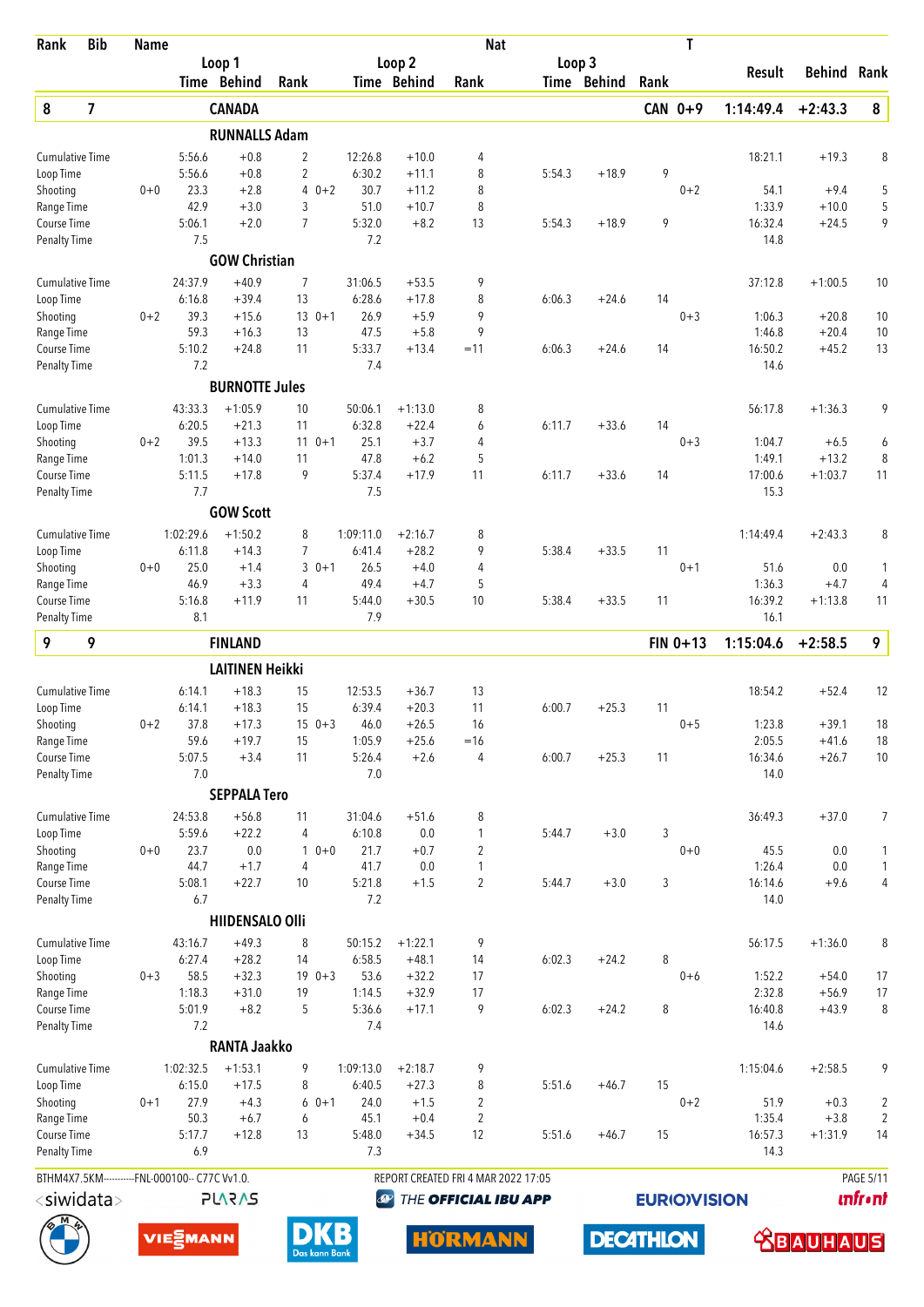| <b>Bib</b><br>Rank                            | <b>Name</b> |                  |                      |                |               |                   |                    | <b>Nat</b>                          |        |                  |      | T                   |                   |                    |                |
|-----------------------------------------------|-------------|------------------|----------------------|----------------|---------------|-------------------|--------------------|-------------------------------------|--------|------------------|------|---------------------|-------------------|--------------------|----------------|
|                                               |             |                  | Loop 1               |                |               |                   | Loop 2             |                                     | Loop 3 |                  |      |                     | Result            | Behind             | Rank           |
|                                               |             |                  | Time Behind          | Rank           |               |                   | Time Behind        | Rank                                |        | Time Behind      | Rank |                     |                   |                    |                |
| 10<br>12                                      |             |                  | <b>UNITED STATES</b> |                |               |                   |                    |                                     |        |                  |      | USA 0+8             | 1:15:25.6         | $+3:19.5$          | 10             |
|                                               |             |                  | <b>SCHOMMER Paul</b> |                |               |                   |                    |                                     |        |                  |      |                     |                   |                    |                |
| <b>Cumulative Time</b>                        |             | 6:15.4<br>6:15.4 | $+19.6$<br>$+19.6$   | 16<br>16       |               | 12:50.9<br>6:35.5 | $+34.1$            | 12<br>10                            | 6:16.6 | $+41.2$          | 17   |                     | 19:07.5           | $+1:05.7$          | 14             |
| Loop Time<br>Shooting                         | $0 + 2$     | 39.2             | $+18.7$              |                | $16 \t 0+1$   | 33.2              | $+16.4$<br>$+13.7$ | 10                                  |        |                  |      | $0 + 3$             | 1:12.4            | $+27.7$            | 12             |
| Range Time                                    |             | 59.7             | $+19.8$              | 16             |               | 52.0              | $+11.7$            | 9                                   |        |                  |      |                     | 1:51.7            | $+27.8$            | 12             |
| Course Time                                   |             | 5:08.7           | $+4.6$               | 14             |               | 5:36.1            | $+12.3$            | 16                                  | 6:16.6 | $+41.2$          | 17   |                     | 17:01.4           | $+53.5$            | 16             |
| Penalty Time                                  |             | 7.0              |                      |                |               | 7.3               |                    |                                     |        |                  |      |                     | 14.3              |                    |                |
|                                               |             |                  | <b>DOHERTY Sean</b>  |                |               |                   |                    |                                     |        |                  |      |                     |                   |                    |                |
| <b>Cumulative Time</b>                        |             | 25:19.8          | $+1:22.8$            | 14             |               | 31:40.5           | $+1:27.5$          | 11                                  |        |                  |      |                     | 37:37.6           | $+1:25.3$          | 11             |
| Loop Time                                     |             | 6:12.3           | $+34.9$              | $=9$           |               | 6:20.7            | $+9.9$             | 5                                   | 5:57.1 | $+15.4$          | 11   |                     |                   |                    |                |
| Shooting                                      | $0 + 1$     | 35.8<br>54.6     | $+12.1$              | 9              | $100 + 0$     | 22.6<br>43.5      | $+1.6$             | 3                                   |        |                  |      | $0 + 1$             | 58.5              | $+13.0$            | 6              |
| Range Time<br>Course Time                     |             | 5:10.5           | $+11.6$<br>$+25.1$   | 12             |               | 5:30.1            | $+1.8$<br>$+9.8$   | 3<br>$\overline{7}$                 | 5:57.1 | $+15.4$          | 11   |                     | 1:38.1<br>16:37.7 | $+11.7$<br>$+32.7$ | 7<br>11        |
| <b>Penalty Time</b>                           |             | 7.1              |                      |                |               | 7.1               |                    |                                     |        |                  |      |                     | 14.2              |                    |                |
|                                               |             |                  | <b>NORDGREN Leif</b> |                |               |                   |                    |                                     |        |                  |      |                     |                   |                    |                |
| <b>Cumulative Time</b>                        |             | 44:06.8          | $+1:39.4$            | 13             |               | 50:50.0           | $+1:56.9$          | 13                                  |        |                  |      |                     | 56:54.2           | $+2:12.7$          | 10             |
| Loop Time                                     |             | 6:29.2           | $+30.0$              | 15             |               | 6:43.2            | $+32.8$            | 9                                   | 6:04.2 | $+26.1$          | 9    |                     |                   |                    |                |
| Shooting                                      | $0 + 2$     | 42.8             | $+16.6$              |                | $140+0$       | 29.3              | $+7.9$             | 6                                   |        |                  |      | $0 + 2$             | 1:12.1            | $+13.9$            | 11             |
| Range Time                                    |             | 1:03.3           | $+16.0$              | 14             |               | 50.4              | $+8.8$             | 7                                   |        |                  |      |                     | 1:53.7            | $+17.8$            | 10             |
| Course Time                                   |             | 5:18.2           | $+24.5$              | 16             |               | 5:45.1            | $+25.6$            | 13                                  | 6:04.2 | $+26.1$          | 9    |                     | 17:07.5           | $+1:10.6$          | 13             |
| <b>Penalty Time</b>                           |             | 7.6              |                      |                |               | 7.7               |                    |                                     |        |                  |      |                     | 15.4              |                    |                |
|                                               |             |                  | <b>BROWN Jake</b>    |                |               |                   |                    |                                     |        |                  |      |                     |                   |                    |                |
| <b>Cumulative Time</b>                        |             | 1:03:16.3        | $+2:36.9$            | 11             |               | 1:09:55.7         | $+3:01.4$          | 10                                  |        |                  |      |                     | 1:15:25.6         | $+3:19.5$          | 10             |
| Loop Time                                     |             | 6:22.1           | $+24.6$              | 12             |               | 6:39.4            | $+26.2$            | 7                                   | 5:29.9 | $+25.0$          | 6    |                     |                   |                    |                |
| Shooting                                      | $0 + 1$     | 43.1             | $+19.5$              |                | $16 \t 0+1$   | 36.2              | $+13.7$            | 13                                  |        |                  |      | $0 + 2$             | 1:19.3            | $+27.7$            | 16             |
| Range Time<br>Course Time                     |             | 1:04.2<br>5:10.0 | $+20.6$<br>$+5.1$    | 16<br>6        |               | 56.8<br>5:34.8    | $+12.1$<br>$+21.3$ | 12<br>$\overline{7}$                | 5:29.9 | $+25.0$          | 6    |                     | 2:01.0<br>16:14.7 | $+29.4$<br>$+49.3$ | 14<br>5        |
| <b>Penalty Time</b>                           |             | 7.8              |                      |                |               | 7.7               |                    |                                     |        |                  |      |                     | 15.6              |                    |                |
|                                               |             |                  |                      |                |               |                   |                    |                                     |        |                  |      | $SLO$ 1+8           |                   |                    |                |
| 8<br>11                                       |             |                  | <b>SLOVENIA</b>      |                |               |                   |                    |                                     |        |                  |      |                     | 1:15:53.5         | $+3:47.4$          | 11             |
|                                               |             |                  | <b>DOVZAN Miha</b>   |                |               |                   |                    |                                     |        |                  |      |                     |                   |                    |                |
| <b>Cumulative Time</b>                        |             | 5:55.8           | 0.0                  | 1              |               | 13:02.0           | $+45.2$            | 16                                  |        |                  |      |                     | 19:16.1           | $+1:14.3$          | 16             |
| Loop Time                                     |             | 5:55.8           | 0.0                  | 1              |               | 7:06.2            | $+47.1$            | 19                                  | 6:14.1 | $+38.7$          | 15   |                     |                   |                    |                |
| Shooting<br>Range Time                        | $0 + 0$     | 22.0<br>39.9     | $+1.5$<br>$0.0\,$    | $\mathbf{1}$   | $2 \t1+3$     | 41.9<br>1:03.3    | $+22.4$<br>$+23.0$ | 14<br>14                            |        |                  |      | $1 + 3$             | 1:04.0<br>1:43.2  | $+19.3$<br>$+19.3$ | 9<br>10        |
| Course Time                                   |             | 5:08.2           | $+4.1$               | 13             |               | 5:35.5            | $+11.7$            | 15                                  | 6:14.1 | $+38.7$          | 15   |                     | 16:57.8           | $+49.9$            | 15             |
| <b>Penalty Time</b>                           |             | 7.7              |                      |                |               | 27.4              |                    |                                     |        |                  |      |                     | 35.2              |                    |                |
|                                               |             |                  | <b>BAUER Klemen</b>  |                |               |                   |                    |                                     |        |                  |      |                     |                   |                    |                |
| <b>Cumulative Time</b>                        |             | 25:18.7          | $+1:21.7$            | 13             |               | 31:41.3           | $+1:28.3$          | 12                                  |        |                  |      |                     | 37:39.3           | $+1:27.0$          | 13             |
| Loop Time                                     |             | 6:02.6           | $+25.2$              | 6              |               | 6:22.6            | $+11.8$            | 6                                   | 5:58.0 | $+16.3$          | 12   |                     |                   |                    |                |
| Shooting                                      | $0 + 1$     | 31.6             | $+7.9$               |                | $70+0$        | 24.2              | $+3.2$             | 4                                   |        |                  |      | $0 + 1$             | 55.9              | $+10.4$            | 5              |
| Range Time                                    |             | 52.5             | $+9.5$               | $\overline{7}$ |               | 44.0              | $+2.3$             | 4                                   |        |                  |      |                     | 1:36.5            | $+10.1$            | 6              |
| Course Time                                   |             | 5:02.5           | $+17.1$              | 4              |               | 5:31.8            | $+11.5$            | 9                                   | 5:58.0 | $+16.3$          | 12   |                     | 16:32.3           | $+27.3$            | 10             |
| <b>Penalty Time</b>                           |             | 7.5              |                      |                |               | 6.7               |                    |                                     |        |                  |      |                     | 14.3              |                    |                |
|                                               |             |                  | <b>VIDMAR Anton</b>  |                |               |                   |                    |                                     |        |                  |      |                     |                   |                    |                |
| <b>Cumulative Time</b>                        |             | 43:48.2          | $+1:20.8$            | 11             |               | 50:38.8           | $+1:45.7$          | 11                                  |        |                  |      |                     | 56:56.1           | $+2:14.6$          | 12             |
| Loop Time                                     |             | 6:08.9           | $+9.7$               | 6              |               | 6:50.6            | $+40.2$            | 13                                  | 6:17.3 | $+39.2$          | 16   |                     |                   |                    |                |
| Shooting                                      | $0 + 0$     | 27.0<br>47.3     | $+0.8$<br>$0.0\,$    | 2<br>1         | $0 + 1$       | 31.6<br>54.7      | $+10.2$<br>$+13.1$ | 8<br>8                              |        |                  |      | $0 + 1$             | 58.7<br>1:42.0    | $+0.5$<br>$+6.1$   | 3<br>4         |
| Range Time<br>Course Time                     |             | 5:14.2           | $+20.5$              | 12             |               | 5:48.4            | $+28.9$            | 16                                  | 6:17.3 | $+39.2$          | 16   |                     | 17:19.9           | $+1:23.0$          | 15             |
| <b>Penalty Time</b>                           |             | 7.4              |                      |                |               | 7.4               |                    |                                     |        |                  |      |                     | 14.8              |                    |                |
|                                               |             |                  | <b>TRSAN Rok</b>     |                |               |                   |                    |                                     |        |                  |      |                     |                   |                    |                |
| <b>Cumulative Time</b>                        |             | 1:03:01.9        | $+2:22.5$            | 10             |               | 1:10:13.7         | $+3:19.4$          | 11                                  |        |                  |      |                     | 1:15:53.5         | $+3:47.4$          | 11             |
| Loop Time                                     |             | 6:05.8           | $+8.3$               | 5              |               | 7:11.8            | $+58.6$            | 17                                  | 5:39.8 | $+34.9$          | 12   |                     |                   |                    |                |
| Shooting                                      | $0+0$       | 23.6             | $0.0\,$              | $\mathbf{1}$   | $0 + 3$       | 51.4              | $+28.9$            | 17                                  |        |                  |      | $0 + 3$             | 1:15.1            | $+23.5$            | 12             |
| Range Time                                    |             | 47.7             | $+4.1$               | 5              |               | 1:14.3            | $+29.6$            | 17                                  |        |                  |      |                     | 2:02.0            | $+30.4$            | 16             |
| Course Time                                   |             | 5:09.9           | $+5.0$               | 5              |               | 5:49.7            | $+36.2$            | 13                                  | 5:39.8 | $+34.9$          | 12   |                     | 16:39.4           | $+1:14.0$          | 12             |
| <b>Penalty Time</b>                           |             | 8.1              |                      |                |               | 7.7               |                    |                                     |        |                  |      |                     | 15.9              |                    |                |
| BTHM4X7.5KM----------FNL-000100-- C77C Vv1.0. |             |                  |                      |                |               |                   |                    | REPORT CREATED FRI 4 MAR 2022 17:05 |        |                  |      |                     |                   |                    | PAGE 6/11      |
| $<$ siwidata $>$                              |             |                  | <b>PLARAS</b>        |                |               | $\bigcirc$        |                    | THE OFFICIAL IBU APP                |        |                  |      | <b>EURIO)VISION</b> |                   |                    | <b>unfr•nt</b> |
|                                               |             | VIE EMANN        |                      |                |               |                   |                    | <b>HORMANN</b>                      |        | <b>DECATHLON</b> |      |                     |                   |                    | UlS            |
|                                               |             |                  |                      |                | Das kann Bank |                   |                    |                                     |        |                  |      |                     |                   |                    |                |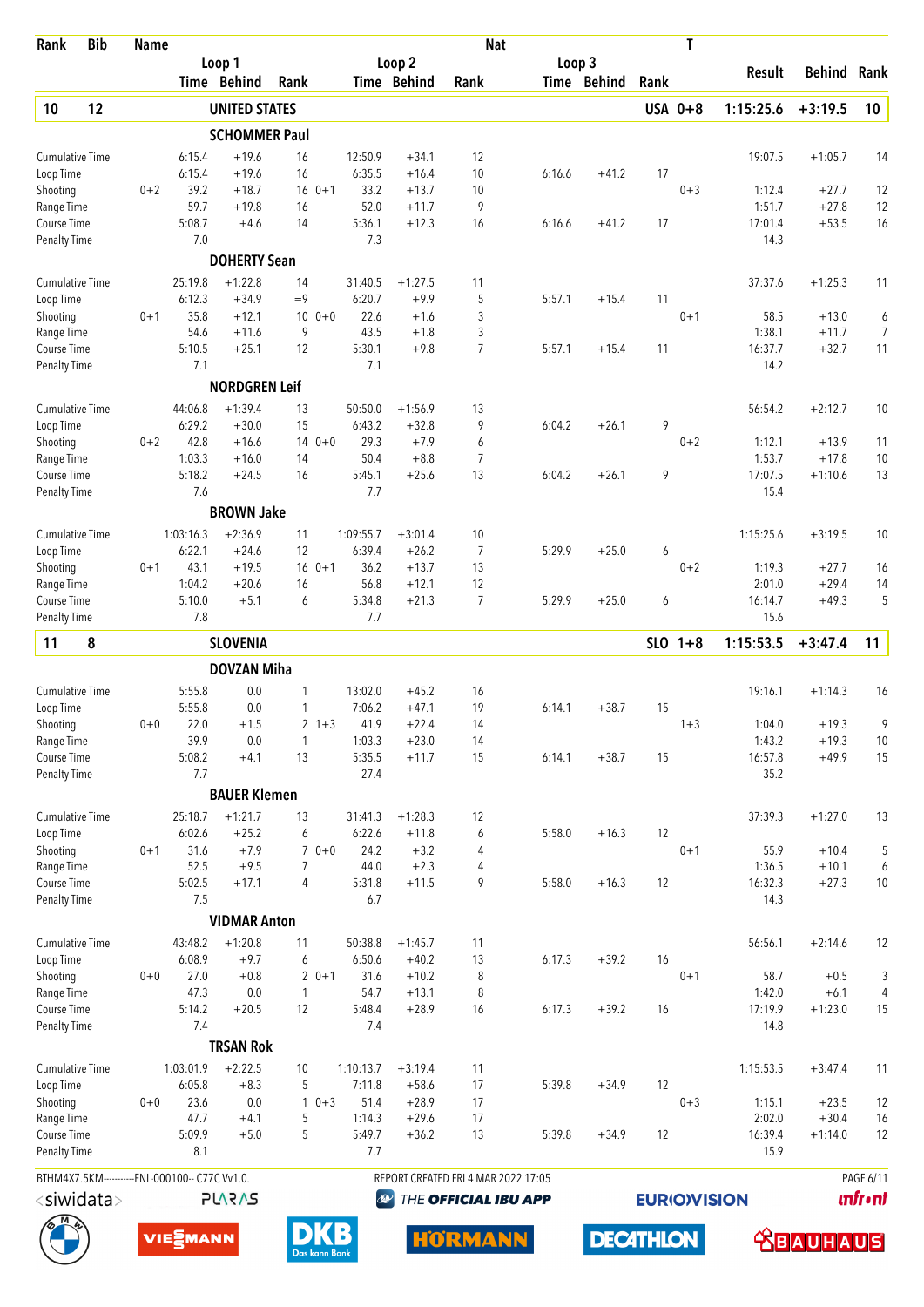| <b>Bib</b><br>Rank                 | <b>Name</b> |                             |                         |                         |                   |                    | <b>Nat</b>                          |        |                  |                | T                   |                   |                      |                  |
|------------------------------------|-------------|-----------------------------|-------------------------|-------------------------|-------------------|--------------------|-------------------------------------|--------|------------------|----------------|---------------------|-------------------|----------------------|------------------|
|                                    |             |                             | Loop 1                  |                         |                   | Loop 2             |                                     | Loop 3 |                  |                |                     | Result            | Behind               | Rank             |
|                                    |             |                             | Time Behind             | Rank                    |                   | Time Behind        | Rank                                |        | Time Behind      | Rank           |                     |                   |                      |                  |
| 12<br>16                           |             |                             | <b>JAPAN</b>            |                         |                   |                    |                                     |        |                  |                | JPN 0+7             | 1:16:21.6         | $+4:15.5$            | 12               |
|                                    |             |                             | <b>TACHIZAKI Mikito</b> |                         |                   |                    |                                     |        |                  |                |                     |                   |                      |                  |
| <b>Cumulative Time</b>             |             | 6:03.5<br>6:03.5            | $+7.7$<br>$+7.7$        | 11<br>11                | 12:43.7           | $+26.9$            | 11<br>13                            |        | $+41.0$          | 16             |                     | 19:00.1           | $+58.3$              | 13               |
| Loop Time<br>Shooting              | $0 + 0$     | 24.3                        | $+3.8$                  | $0 + 2$<br>5            | 6:40.2<br>36.5    | $+21.1$<br>$+17.0$ | 11                                  | 6:16.4 |                  |                | $0 + 2$             | 1:00.8            | $+16.1$              | 8                |
| Range Time                         |             | 46.6                        | $+6.7$                  | 8                       | 56.1              | $+15.8$            | 12                                  |        |                  |                |                     | 1:42.7            | $+18.8$              | 8                |
| Course Time                        |             | 5:09.7                      | $+5.6$                  | 16                      | 5:36.6            | $+12.8$            | 17                                  | 6:16.4 | $+41.0$          | 16             |                     | 17:02.7           | $+54.8$              | 17               |
| <b>Penalty Time</b>                |             | 7.1                         |                         |                         | 7.5               |                    |                                     |        |                  |                |                     | 14.6              |                      |                  |
|                                    |             |                             |                         | <b>KOBONOKI Tsukasa</b> |                   |                    |                                     |        |                  |                |                     |                   |                      |                  |
| <b>Cumulative Time</b>             |             | 25:12.4                     | $+1:15.4$               | 12                      | 31:44.8           | $+1:31.8$          | 13                                  |        |                  |                |                     | 37:39.0           | $+1:26.7$            | 12               |
| Loop Time                          |             | 6:12.3                      | $+34.9$                 | $=9$                    | 6:32.4            | $+21.6$            | 11                                  | 5:54.2 | $+12.5$          | 9              |                     |                   |                      |                  |
| Shooting<br>Range Time             | $0 + 0$     | 28.9<br>48.7                | $+5.2$<br>$+5.7$        | 5<br>$0 + 0$<br>5       | 25.9<br>45.0      | $+4.9$<br>$+3.3$   | $\overline{7}$<br>6                 |        |                  |                | $0 + 0$             | 54.9<br>1:33.7    | $+9.4$<br>$+7.3$     | 4<br>5           |
| Course Time                        |             | 5:16.1                      | $+30.7$                 | $=15$                   | 5:40.2            | $+19.9$            | 15                                  | 5:54.2 | $+12.5$          | 9              |                     | 16:50.5           | $+45.5$              | 14               |
| <b>Penalty Time</b>                |             | 7.4                         |                         |                         | 7.2               |                    |                                     |        |                  |                |                     | 14.6              |                      |                  |
|                                    |             |                             | <b>OZAKI Kosuke</b>     |                         |                   |                    |                                     |        |                  |                |                     |                   |                      |                  |
| <b>Cumulative Time</b>             |             | 43:54.1                     | $+1:26.7$               | 12                      | 50:44.2           | $+1:51.1$          | 12                                  |        |                  |                |                     | 56:55.6           | $+2:14.1$            | 11               |
| Loop Time                          |             | 6:15.1                      | $+15.9$                 | $=8$                    | 6:50.1            | $+39.7$            | 12                                  | 6:11.4 | $+33.3$          | 13             |                     |                   |                      |                  |
| Shooting                           | $0 + 0$     | 30.4                        | $+4.2$                  | $0 + 1$<br>4            | 32.7              | $+11.3$            | 9                                   |        |                  |                | $0 + 1$             | 1:03.1            | $+4.9$               | 5                |
| Range Time<br>Course Time          |             | 52.5<br>5:14.9              | $+5.2$<br>$+21.2$       | $\overline{4}$<br>13    | 55.2<br>5:47.3    | $+13.6$<br>$+27.8$ | 9<br>14                             | 6:11.4 | $+33.3$          | 13             |                     | 1:47.7<br>17:13.6 | $+11.8$<br>$+1:16.7$ | 7<br>14          |
| <b>Penalty Time</b>                |             | 7.7                         |                         |                         | 7.6               |                    |                                     |        |                  |                |                     | 15.3              |                      |                  |
|                                    |             |                             | <b>KODAMA Shohei</b>    |                         |                   |                    |                                     |        |                  |                |                     |                   |                      |                  |
| <b>Cumulative Time</b>             |             | 1:03:44.8                   | $+3:05.4$               | 12                      | 1:10:36.2         | $+3:41.9$          | 12                                  |        |                  |                |                     | 1:16:21.6         | $+4:15.5$            | 12               |
| Loop Time                          |             | 6:49.2                      | $+51.7$                 | 18                      | 6:51.4            | $+38.2$            | 12                                  | 5:45.4 | $+40.5$          | 13             |                     |                   |                      |                  |
| Shooting                           | $0 + 3$     | 1:02.5                      | $+38.9$                 | $180+1$                 | 31.1              | $+8.6$             | $\overline{7}$                      |        |                  |                | $0 + 4$             | 1:33.6            | $+42.0$              | 17               |
| Range Time                         |             | 1:24.4                      | $+40.8$                 | 18                      | 53.5              | $+8.8$             | $\overline{7}$                      |        |                  |                |                     | 2:17.9            | $+46.3$              | 17               |
| Course Time<br><b>Penalty Time</b> |             | 5:17.4<br>7.3               | $+12.5$                 | 12                      | 5:50.8<br>7.0     | $+37.3$            | 14                                  | 5:45.4 | $+40.5$          | 13             |                     | 16:53.6<br>14.4   | $+1:28.2$            | 13               |
| 15<br>13                           |             |                             | LITHUANIA               |                         |                   |                    |                                     |        |                  |                | $LTU$ 0+7           | 1:16:43.2         | $+4:37.1$            | 13               |
|                                    |             |                             |                         |                         |                   |                    |                                     |        |                  |                |                     |                   |                      |                  |
|                                    |             |                             | <b>KAUKENAS Tomas</b>   |                         |                   |                    |                                     |        |                  |                |                     |                   |                      |                  |
| <b>Cumulative Time</b>             |             | 6:03.9<br>6:03.9            | $+8.1$<br>$+8.1$        | 12<br>12                | 12:24.6<br>6:20.7 | $+7.8$             | 3<br>2                              | 6:07.3 | $+31.9$          | 14             |                     | 18:31.9           | $+30.1$              | 10               |
| Loop Time<br>Shooting              | $0 + 0$     | 25.4                        | $+4.9$                  | $70+0$                  | 22.7              | $+1.6$<br>$+3.2$   | 2                                   |        |                  |                | $0 + 0$             | 48.1              | $+3.4$               | 4                |
| Range Time                         |             | 46.4                        | $+6.5$                  | 7                       | 43.9              | $+3.6$             | 3                                   |        |                  |                |                     | 1:30.3            | $+6.4$               | 4                |
| Course Time                        |             | 5:10.2                      | $+6.1$                  | 17                      | 5:30.1            | $+6.3$             | $=10$                               | 6:07.3 | $+31.9$          | 14             |                     | 16:47.6           | $+39.7$              | 14               |
| <b>Penalty Time</b>                |             | 7.2                         |                         |                         | 6.7               |                    |                                     |        |                  |                |                     | 13.9              |                      |                  |
|                                    |             |                             | <b>STROLIA Vytautas</b> |                         |                   |                    |                                     |        |                  |                |                     |                   |                      |                  |
| <b>Cumulative Time</b>             |             | 24:39.1                     | $+42.1$                 | 8                       | 30:55.0           | $+42.0$            | 5                                   |        |                  |                |                     | 36:39.8           | $+27.5$              | 4                |
| Loop Time                          |             | 6:07.2                      | $+29.8$                 | $\overline{7}$          | 6:15.9            | $+5.1$             | $\overline{c}$                      | 5:44.8 | $+3.1$           | 4              |                     |                   |                      |                  |
| Shooting<br>Range Time             | $0 + 1$     | 37.1<br>57.2                | $+13.4$<br>$+14.2$      | $110+0$<br>11           | 25.0<br>45.1      | $+4.0$<br>$+3.4$   | 6<br>$\overline{7}$                 |        |                  |                | $0 + 1$             | 1:02.2<br>1:42.3  | $+16.7$<br>$+15.9$   | 9<br>9           |
| Course Time                        |             | 5:02.6                      | $+17.2$                 | 5                       | 5:23.3            | $+3.0$             | 3                                   | 5:44.8 | $+3.1$           | $\overline{4}$ |                     | 16:10.7           | $+5.7$               | 3                |
| <b>Penalty Time</b>                |             | 7.4                         |                         |                         | 7.4               |                    |                                     |        |                  |                |                     | 14.8              |                      |                  |
|                                    |             |                             |                         | <b>DOMBROVSKI Karol</b> |                   |                    |                                     |        |                  |                |                     |                   |                      |                  |
| <b>Cumulative Time</b>             |             | 43:17.9                     | $+50.5$                 | 9                       | 50:37.0           | $+1:43.9$          | 10                                  |        |                  |                |                     | 57:18.3           | $+2:36.8$            | 13               |
| Loop Time                          |             | 6:38.1                      | $+38.9$                 | 16                      | 7:19.1            | $+1:08.7$          | 17                                  | 6:41.3 | $+1:03.2$        | 19             |                     |                   |                      |                  |
| Shooting                           | $0 + 0$     | 27.2                        | $+1.0$                  | $30+2$                  | 39.0              | $+17.6$            | 12                                  |        |                  |                | $0 + 2$             | 1:06.3            | $+8.1$               | 8                |
| Range Time                         |             | 49.3                        | $+2.0$                  | 3                       | 1:01.6            | $+20.0$            | 13                                  |        |                  |                |                     | 1:50.9            | $+15.0$              | 9                |
| Course Time<br><b>Penalty Time</b> |             | 5:40.6<br>8.1               | $+46.9$                 | 19                      | 6:09.4<br>8.1     | $+49.9$            | 19                                  | 6:41.3 | $+1:03.2$        | 19             |                     | 18:31.3<br>16.3   | $+2:34.4$            | 19               |
|                                    |             |                             | <b>BANYS Linas</b>      |                         |                   |                    |                                     |        |                  |                |                     |                   |                      |                  |
| <b>Cumulative Time</b>             |             | 1:04:01.4                   | $+3:22.0$               | 13                      | 1:10:56.5         | $+4:02.2$          | 13                                  |        |                  |                |                     | 1:16:43.2         | $+4:37.1$            | 13               |
| Loop Time                          |             | 6:43.1                      | $+45.6$                 | 16                      | 6:55.1            | $+41.9$            | 14                                  | 5:46.7 | $+41.8$          | 14             |                     |                   |                      |                  |
| Shooting                           | $0 + 2$     | 43.6                        | $+20.0$                 | $170+2$                 | 33.2              | $+10.7$            | $= 8$                               |        |                  |                | $0 + 4$             | 1:16.9            | $+25.3$              | 15               |
| Range Time                         |             | 1:05.0                      | $+21.4$                 | 17                      | 54.8              | $+10.1$            | 10                                  |        |                  |                |                     | 1:59.8            | $+28.2$              | 13               |
| Course Time                        |             | 5:30.7                      | $+25.8$                 | 16                      | 5:52.8            | $+39.3$            | 16                                  | 5:46.7 | $+41.8$          | 14             |                     | 17:10.2           | $+1:44.8$            | 15               |
| Penalty Time                       |             | 7.4                         |                         |                         | 7.4               |                    |                                     |        |                  |                |                     | 14.8              |                      |                  |
| BTHM4X7.5KM-------                 |             | ---FNL-000100-- C77C Vv1.0. |                         |                         |                   |                    | REPORT CREATED FRI 4 MAR 2022 17:05 |        |                  |                |                     |                   |                      | <b>PAGE 7/11</b> |
| $<$ siwidata $>$                   |             |                             | <b>PLARAS</b>           |                         |                   | $\bigcirc$         | THE OFFICIAL IBU APP                |        |                  |                | <b>EURIO)VISION</b> |                   |                      | <b>unfr</b> •nt  |
|                                    |             | VIE EMANN                   |                         | Das kann Bank           |                   |                    | <b>HORMANN</b>                      |        | <b>DECATHLON</b> |                |                     |                   | <b>XBAUHA</b>        | luis"            |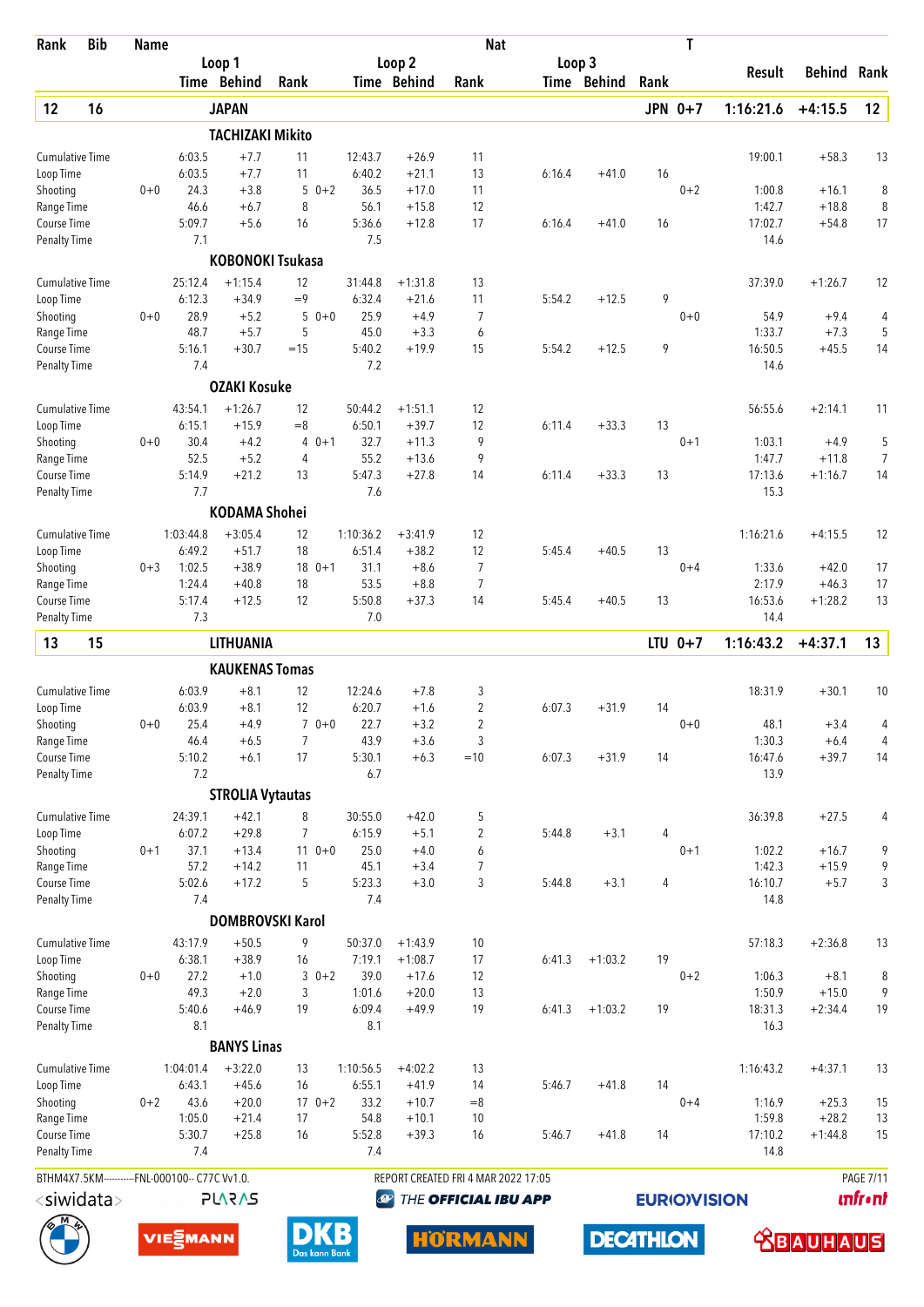| <b>Bib</b><br>Rank                             | <b>Name</b> |                  |                        |          |               |                   |                        | <b>Nat</b>                          |        |                  |                | Τ                   |                   |                      |                  |
|------------------------------------------------|-------------|------------------|------------------------|----------|---------------|-------------------|------------------------|-------------------------------------|--------|------------------|----------------|---------------------|-------------------|----------------------|------------------|
|                                                |             |                  | Loop 1                 |          |               |                   | Loop <sub>2</sub>      |                                     | Loop 3 |                  |                |                     | Result            | <b>Behind</b>        | Rank             |
|                                                |             |                  | Time Behind            | Rank     |               |                   | Time Behind            | Rank                                |        | Time Behind      | Rank           |                     |                   |                      |                  |
| 14<br>10                                       |             |                  | <b>CZECH REPUBLIC</b>  |          |               |                   |                        |                                     |        |                  |                | $CZE 4+14$          | 1:17:05.2         | $+4:59.1$            | 14               |
|                                                |             |                  | <b>KARLIK Mikulas</b>  |          |               |                   |                        |                                     |        |                  |                |                     |                   |                      |                  |
| <b>Cumulative Time</b><br>Loop Time            |             | 6:08.6<br>6:08.6 | $+12.8$<br>$+12.8$     | 14<br>14 |               | 13:59.9<br>7:51.3 | $+1:43.1$<br>$+1:32.2$ | 20<br>20                            | 5:49.1 | $+13.7$          | 7              |                     | 19:49.0           | $+1:47.2$            | 20               |
| Shooting                                       | $0 + 1$     | 34.2             | $+13.7$                | 14       | $3 + 3$       | 55.3              | $+35.8$                | 20                                  |        |                  |                | $3 + 4$             | 1:29.6            | $+44.9$              | 19               |
| Range Time                                     |             | 53.9             | $+14.0$                | 14       |               | 1:16.6            | $+36.3$                | 20                                  |        |                  |                |                     | 2:10.5            | $+46.6$              | 19               |
| <b>Course Time</b>                             |             | 5:07.1           | $+3.0$                 | 10       |               | 5:23.8            | 0.0                    | 1                                   | 5:49.1 | $+13.7$          | $\overline{7}$ |                     | 16:20.0           | $+12.1$              | 6                |
| Penalty Time                                   |             | 7.5              |                        |          |               | 1:10.8            |                        |                                     |        |                  |                |                     | 1:18.3            |                      |                  |
|                                                |             |                  | <b>STVRTECKY Jakub</b> |          |               |                   |                        |                                     |        |                  |                |                     |                   |                      |                  |
| <b>Cumulative Time</b>                         |             | 26:10.5          | $+2:13.5$              | 19       |               | 32:40.2           | $+2:27.2$              | 17                                  |        |                  |                |                     | 38:27.0           | $+2:14.7$            | 14               |
| Loop Time                                      |             | 6:21.5           | $+44.1$                | 15       |               | 6:29.7            | $+18.9$                | 9                                   | 5:46.8 | $+5.1$           | 6              |                     |                   |                      |                  |
| Shooting                                       | $0 + 1$     | 43.1             | $+19.4$                | 16       | $0 + 1$       | 29.1              | $+8.1$                 | 11                                  |        |                  |                | $0 + 2$             | 1:12.2            | $+26.7$              | 13               |
| Range Time<br>Course Time                      |             | 1:02.8<br>5:11.5 | $+19.8$<br>$+26.1$     | 16<br>13 |               | 48.7<br>5:33.7    | $+7.0$<br>$+13.4$      | 13<br>$=11$                         | 5:46.8 | $+5.1$           | 6              |                     | 1:51.5<br>16:32.0 | $+25.1$<br>$+27.0$   | 13<br>9          |
| <b>Penalty Time</b>                            |             | 7.2              |                        |          |               | 7.3               |                        |                                     |        |                  |                |                     | 14.5              |                      |                  |
|                                                |             |                  | <b>VACLAVIK Adam</b>   |          |               |                   |                        |                                     |        |                  |                |                     |                   |                      |                  |
| <b>Cumulative Time</b>                         |             | 45:09.1          | $+2:41.7$              | 14       |               | 52:37.8           | $+3:44.7$              | 17                                  |        |                  |                |                     | 58:42.9           | $+4:01.4$            | 16               |
| Loop Time                                      |             | 6:42.1           | $+42.9$                | 17       |               | 7:28.7            | $+1:18.3$              | 19                                  | 6:05.1 | $+27.0$          | 10             |                     |                   |                      |                  |
| Shooting                                       | $0 + 3$     | 57.5             | $+31.3$                |          | $18 \t1+3$    | 1:03.2            | $+41.8$                | 18                                  |        |                  |                | $1 + 6$             | 2:00.7            | $+1:02.5$            | 19               |
| Range Time                                     |             | 1:18.0           | $+30.7$                | 18       |               | 1:25.3            | $+43.7$                | 18                                  |        |                  |                |                     | 2:43.3            | $+1:07.4$            | 19               |
| Course Time                                    |             | 5:17.0           | $+23.3$                | 15       |               | 5:36.7            | $+17.2$                | 10                                  | 6:05.1 | $+27.0$          | 10             |                     | 16:58.8           | $+1:01.9$            | 10               |
| <b>Penalty Time</b>                            |             | 7.0              |                        |          |               | 26.6              |                        |                                     |        |                  |                |                     | 33.7              |                      |                  |
|                                                |             |                  | <b>KRCMAR Michal</b>   |          |               |                   |                        |                                     |        |                  |                |                     |                   |                      |                  |
| Cumulative Time                                |             | 1:05:03.0        | $+4:23.6$              | 16       |               | 1:11:36.9         | $+4:42.6$              | 14                                  |        |                  |                |                     | 1:17:05.2         | $+4:59.1$            | 14               |
| Loop Time                                      |             | 6:20.1           | $+22.6$                | 9        |               | 6:33.9            | $+20.7$                | 6                                   | 5:28.3 | $+23.4$          | 5              |                     |                   |                      |                  |
| Shooting                                       | $0 + 1$     | 34.7             | $+11.1$                | 11       | $0 + 1$       | 33.6              | $+11.1$                | $=10$                               |        |                  |                | $0 + 2$             | 1:08.3            | $+16.7$              | 6                |
| Range Time                                     |             | 56.5             | $+12.9$                | 11       |               | 54.2              | $+9.5$                 | 9                                   |        |                  |                |                     | 1:50.7            | $+19.1$              | 8                |
| Course Time                                    |             | 5:16.2           | $+11.3$                | 10       |               | 5:32.5            | $+19.0$                | 6                                   | 5:28.3 | $+23.4$          | 5              |                     | 16:17.0           | $+51.6$              | $\overline{7}$   |
| Penalty Time                                   |             | 7.3              |                        |          |               | 7.1               |                        |                                     |        |                  |                |                     | 14.4              |                      |                  |
| 15<br>14                                       |             |                  | <b>ROMANIA</b>         |          |               |                   |                        |                                     |        |                  |                | ROU 0+9             | 1:17:32.5         | $+5:26.4$            | 15               |
|                                                |             |                  | <b>BUTA George</b>     |          |               |                   |                        |                                     |        |                  |                |                     |                   |                      |                  |
| <b>Cumulative Time</b>                         |             | 6:22.5           | $+26.7$                | 18       |               | 12:56.1           | $+39.3$                | 14                                  |        |                  |                |                     | 19:13.2           | $+1:11.4$            | 15               |
| Loop Time                                      |             | 6:22.5           | $+26.7$                | 18       |               | 6:33.6            | $+14.5$                | 9                                   | 6:17.1 | $+41.7$          | 18             |                     |                   |                      |                  |
| Shooting                                       | $0 + 2$     | 45.2             | $+24.7$                |          | $190+0$       | 22.9              | $+3.4$                 | 3                                   |        |                  |                | $0 + 2$             | 1:08.1            | $+23.4$              | 11               |
| Range Time                                     |             | 1:06.1           | $+26.2$                | 19       |               | 43.6              | $+3.3$                 | $\overline{2}$                      |        |                  |                |                     | 1:49.7            | $+25.8$              | 11               |
| Course Time<br><b>Penalty Time</b>             |             | 5:09.2<br>7.2    | $+5.1$                 | 15       |               | 5:42.0<br>7.9     | $+18.2$                | 18                                  | 6:17.1 | $+41.7$          | 18             |                     | 17:08.3<br>15.1   | $+1:00.4$            | 18               |
|                                                |             |                  | <b>SHAMAEV Dmitrii</b> |          |               |                   |                        |                                     |        |                  |                |                     |                   |                      |                  |
|                                                |             |                  |                        |          |               |                   |                        |                                     |        |                  |                |                     |                   |                      |                  |
| <b>Cumulative Time</b>                         |             | 25:57.2          | $+2:00.2$              | 17       |               | 32:38.7           | $+2:25.7$              | 16                                  |        |                  |                |                     | 38:54.2           | $+2:41.9$            | 16               |
| Loop Time<br>Shooting                          | $0 + 2$     | 6:44.0<br>58.0   | $+1:06.6$<br>$+34.3$   | 19       | $190+0$       | 6:41.5<br>21.0    | $+30.7$<br>0.0         | 14<br>1                             | 6:15.5 | $+33.8$          | $=15$          | $0 + 2$             | 1:19.0            | $+33.5$              | 16               |
| Range Time                                     |             | 1:18.1           | $+35.1$                | 19       |               | 42.7              | $+1.0$                 | 2                                   |        |                  |                |                     | 2:00.8            | $+34.4$              | 17               |
| Course Time                                    |             | 5:18.8           | $+33.4$                | 17       |               | 5:51.3            | $+31.0$                | 16                                  | 6:15.5 | $+33.8$          | $=15$          |                     | 17:25.6           | $+1:20.6$            | 16               |
| <b>Penalty Time</b>                            |             | 7.1              |                        |          |               | 7.5               |                        |                                     |        |                  |                |                     | 14.7              |                      |                  |
|                                                |             |                  | <b>PUCHIANU Cornel</b> |          |               |                   |                        |                                     |        |                  |                |                     |                   |                      |                  |
| Cumulative Time                                |             | 45:12.9          | $+2:45.5$              | 15       |               | 52:00.2           | $+3:07.1$              | 14                                  |        |                  |                |                     | 58:08.5           | $+3:27.0$            | 15               |
| Loop Time                                      |             | 6:18.7           | $+19.5$                | 10       |               | 6:47.3            | $+36.9$                | 11                                  | 6:08.3 | $+30.2$          | 12             |                     |                   |                      |                  |
| Shooting                                       | $0 + 1$     | 37.0             | $+10.8$                | 8        | $0 + 1$       | 35.0              | $+13.6$                | 10                                  |        |                  |                | $0 + 2$             | 1:12.0            | $+13.8$              | 10               |
| Range Time                                     |             | 59.1             | $+11.8$                | 10       |               | 56.0              | $+14.4$                | 10                                  |        |                  |                |                     | 1:55.1            | $+19.2$              | 11               |
| Course Time                                    |             | 5:12.0           | $+18.3$                | 10       |               | 5:43.6            | $+24.1$                | 12                                  | 6:08.3 | $+30.2$          | 12             |                     | 17:03.9           | $+1:07.0$            | 12               |
| <b>Penalty Time</b>                            |             | 7.6              |                        |          |               | 7.6               |                        |                                     |        |                  |                |                     | 15.2              |                      |                  |
|                                                |             |                  | <b>FLORE Raul</b>      |          |               |                   |                        |                                     |        |                  |                |                     |                   |                      |                  |
| Cumulative Time                                |             | 1:04:47.1        | $+4:07.7$              | 15       |               | 1:11:39.3         | $+4:45.0$              | 15                                  |        |                  |                |                     | 1:17:32.5         | $+5:26.4$            | 15               |
| Loop Time                                      |             | 6:38.6           | $+41.1$                | 15       |               | 6:52.2            | $+39.0$                | 13                                  | 5:53.2 | $+48.3$          | 16             |                     |                   |                      |                  |
| Shooting                                       | $0 + 2$     | 39.5             | $+15.9$                |          | $140+1$       | 31.0              | $+8.5$                 | 6                                   |        |                  |                | $0 + 3$             | 1:10.6            | $+19.0$              | 9                |
| Range Time<br>Course Time                      |             | 1:00.5<br>5:30.6 | $+16.9$<br>$+25.7$     | 14<br>15 |               | 51.1<br>5:53.5    | $+6.4$<br>$+40.0$      | 6<br>17                             | 5:53.2 | $+48.3$          | 16             |                     | 1:51.6<br>17:17.3 | $+20.0$<br>$+1:51.9$ | 9<br>16          |
| Penalty Time                                   |             | 7.4              |                        |          |               | 7.6               |                        |                                     |        |                  |                |                     | 15.1              |                      |                  |
| BTHM4X7.5KM-----------FNL-000100-- C77C Vv1.0. |             |                  |                        |          |               |                   |                        | REPORT CREATED FRI 4 MAR 2022 17:05 |        |                  |                |                     |                   |                      | <b>PAGE 8/11</b> |
| <siwidata></siwidata>                          |             |                  | <b>PLARAS</b>          |          |               | $\bigcirc$        |                        | THE OFFICIAL IBU APP                |        |                  |                | <b>EURIO)VISION</b> |                   |                      | <b>unfront</b>   |
|                                                |             |                  |                        |          |               |                   |                        |                                     |        |                  |                |                     |                   |                      |                  |
|                                                |             | VIE EMANN        |                        |          | Das kann Bank |                   |                        | <b>HORMANN</b>                      |        | <b>DECATHLON</b> |                |                     |                   | <b>ABAUHAUS</b>      |                  |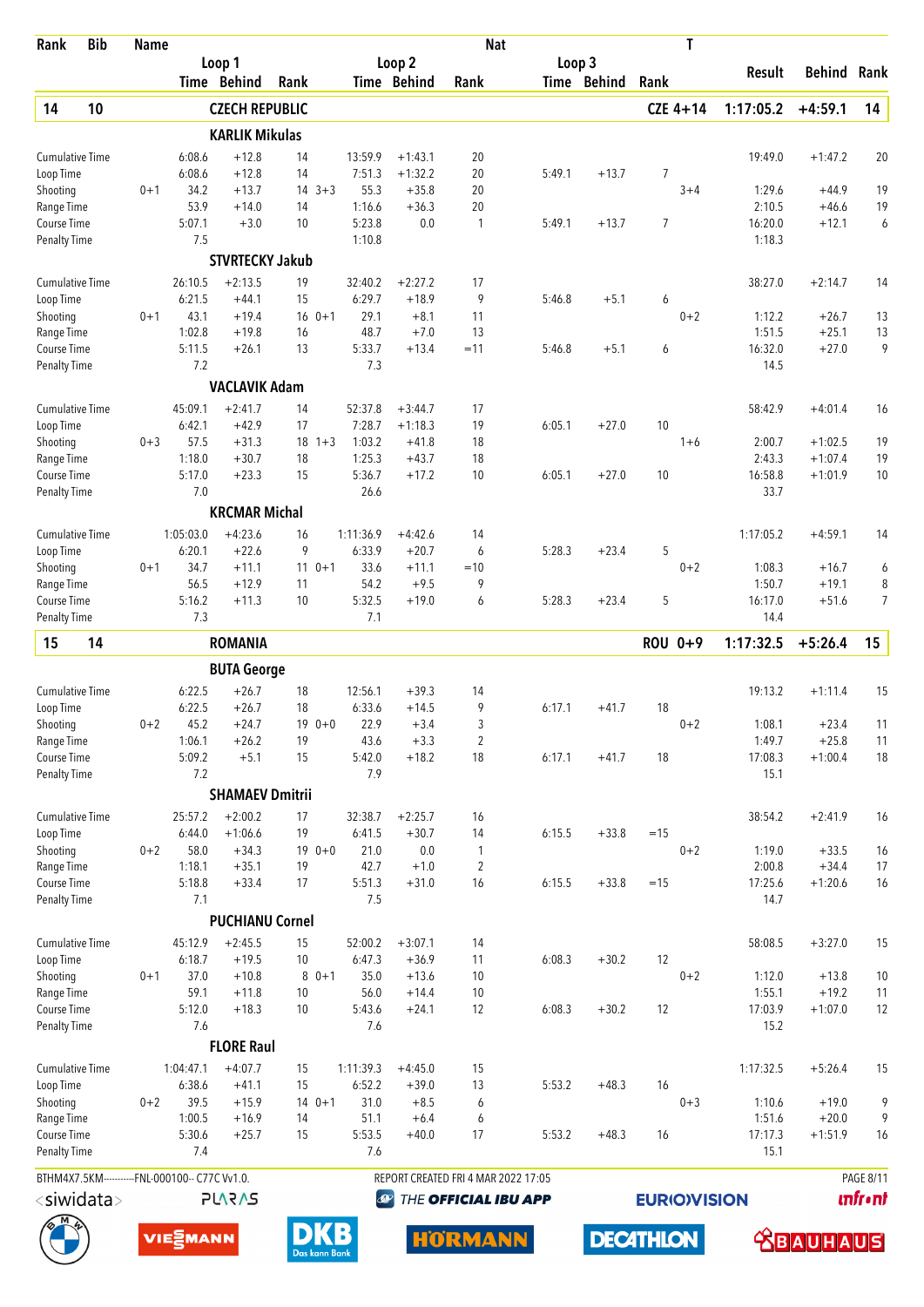| Rank                                | <b>Bib</b> | <b>Name</b> |                                                |                        |                |               |                   |                        | <b>Nat</b>                          |        |                  |       | T                   |                   |                    |                  |
|-------------------------------------|------------|-------------|------------------------------------------------|------------------------|----------------|---------------|-------------------|------------------------|-------------------------------------|--------|------------------|-------|---------------------|-------------------|--------------------|------------------|
|                                     |            |             |                                                | Loop 1                 |                |               |                   | Loop <sub>2</sub>      |                                     | Loop 3 |                  |       |                     | Result            | Behind             | Rank             |
|                                     |            |             |                                                | Time Behind            | Rank           |               |                   | Time Behind            | Rank                                |        | Time Behind      | Rank  |                     |                   |                    |                  |
| 16                                  | 13         |             |                                                | <b>ESTONIA</b>         |                |               |                   |                        |                                     |        |                  |       | EST $4+12$          | 1:18:01.7         | $+5:55.6$          | 16               |
|                                     |            |             |                                                | <b>ZAHKNA Rene</b>     |                |               |                   |                        |                                     |        |                  |       |                     |                   |                    |                  |
| <b>Cumulative Time</b><br>Loop Time |            |             | 5:58.6<br>5:58.6                               | $+2.8$<br>$+2.8$       | 5<br>5         |               | 12:27.3<br>6:28.7 | $+10.5$<br>$+9.6$      | 5<br>6                              | 6:01.0 | $+25.6$          | 12    |                     | 18:28.3           | $+26.5$            | 9                |
| Shooting                            |            | $0 + 0$     | 20.5                                           | 0.0                    | $\mathbf{1}$   | $0 + 1$       | 26.6              | $+7.1$                 | 5                                   |        |                  |       | $0 + 1$             | 47.1              | $+2.4$             | 3                |
| Range Time                          |            |             | 40.7                                           | $+0.8$                 | $\overline{2}$ |               | 47.5              | $+7.2$                 | 5                                   |        |                  |       |                     | 1:28.2            | $+4.3$             | $\overline{2}$   |
| Course Time                         |            |             | 5:11.1                                         | $+7.0$                 | 19             |               | 5:34.4            | $+10.6$                | 14                                  | 6:01.0 | $+25.6$          | 12    |                     | 16:46.5           | $+38.6$            | 13               |
| <b>Penalty Time</b>                 |            |             | 6.7                                            |                        |                |               | 6.8               |                        |                                     |        |                  |       |                     | 13.6              |                    |                  |
|                                     |            |             |                                                | <b>SIIMER Kristo</b>   |                |               |                   |                        |                                     |        |                  |       |                     |                   |                    |                  |
| <b>Cumulative Time</b>              |            |             | 24:50.6<br>6:22.3                              | $+53.6$<br>$+44.9$     | 9              |               | 32:13.0           | $+2:00.0$              | 14<br>18                            | 6:15.5 | $+33.8$          | $=15$ |                     | 38:28.5           | $+2:16.2$          | 15               |
| Loop Time<br>Shooting               |            | $0 + 1$     | 37.2                                           | $+13.5$                | 16             | $12 \t1+3$    | 7:22.4<br>53.2    | $+1:11.6$<br>$+32.2$   | $=18$                               |        |                  |       | $1 + 4$             | 1:30.5            | $+45.0$            | 18               |
| Range Time                          |            |             | 59.2                                           | $+16.2$                | 12             |               | 1:15.2            | $+33.5$                | 19                                  |        |                  |       |                     | 2:14.4            | $+48.0$            | 18               |
| Course Time                         |            |             | 5:16.1                                         | $+30.7$                | $=15$          |               | 5:39.5            | $+19.2$                | 14                                  | 6:15.5 | $+33.8$          | $=15$ |                     | 17:11.1           | $+1:06.1$          | 15               |
| <b>Penalty Time</b>                 |            |             | 7.0                                            |                        |                |               | 27.7              |                        |                                     |        |                  |       |                     | 34.7              |                    |                  |
|                                     |            |             |                                                | <b>ERMITS Kalev</b>    |                |               |                   |                        |                                     |        |                  |       |                     |                   |                    |                  |
| <b>Cumulative Time</b>              |            |             | 45:28.9                                        | $+3:01.5$              | 17             |               | 52:05.8           | $+3:12.7$              | 15                                  |        |                  |       |                     | 58:07.7           | $+3:26.2$          | 14               |
| Loop Time                           |            |             | 7:00.4                                         | $+1:01.2$              | 19             |               | 6:36.9            | $+26.5$                | $\overline{7}$                      | 6:01.9 | $+23.8$          | 7     |                     |                   |                    |                  |
| Shooting                            |            | $1 + 3$     | 55.3                                           | $+29.1$                | 17             | $170+1$       | 36.0<br>57.0      | $+14.6$                | 11                                  |        |                  |       | $1 + 4$             | 1:31.4            | $+33.2$<br>$+37.5$ | 16               |
| Range Time<br>Course Time           |            |             | 1:16.4<br>5:16.0                               | $+29.1$<br>$+22.3$     | 14             |               | 5:32.5            | $+15.4$<br>$+13.0$     | 11<br>6                             | 6:01.9 | $+23.8$          | 7     |                     | 2:13.4<br>16:50.4 | $+53.5$            | 16<br>9          |
| <b>Penalty Time</b>                 |            |             | 27.9                                           |                        |                |               | 7.3               |                        |                                     |        |                  |       |                     | 35.3              |                    |                  |
|                                     |            |             |                                                | <b>RAENKEL Raido</b>   |                |               |                   |                        |                                     |        |                  |       |                     |                   |                    |                  |
| <b>Cumulative Time</b>              |            |             | 1:04:30.8                                      | $+3:51.4$              | 14             |               | 1:12:25.1         | $+5:30.8$              | 16                                  |        |                  |       |                     | 1:18:01.7         | $+5:55.6$          | 16               |
| Loop Time                           |            |             | 6:23.1                                         | $+25.6$                | 13             |               | 7:54.3            | $+1:41.1$              | 18                                  | 5:36.6 | $+31.7$          | 9     |                     |                   |                    |                  |
| Shooting                            |            | $0 + 0$     | 38.4                                           | $+14.8$                |                | $13 \t2+3$    | 1:04.9            | $+42.4$                | 18                                  |        |                  |       | $2 + 3$             | 1:43.3            | $+51.7$            | 18               |
| Range Time                          |            |             | 1:00.0                                         | $+16.4$                | 13             |               | 1:26.1            | $+41.4$                | 18                                  |        |                  |       |                     | 2:26.1            | $+54.5$            | 18               |
| Course Time                         |            |             | 5:15.3                                         | $+10.4$                | 9              |               | 5:39.6            | $+26.1$                | 9                                   | 5:36.6 | $+31.7$          | 9     |                     | 16:31.5           | $+1:06.1$          | 8                |
| <b>Penalty Time</b>                 |            |             | 7.7                                            |                        |                |               | 48.6              |                        |                                     |        |                  |       |                     | 56.3              |                    |                  |
| 17                                  | 17         |             |                                                | <b>SLOVAKIA</b>        |                |               |                   |                        |                                     |        |                  |       | SVK 2+9             | 1:18:52.2         | $+6:46.1$          | 17               |
|                                     |            |             |                                                | <b>SIMA Michal</b>     |                |               |                   |                        |                                     |        |                  |       |                     |                   |                    |                  |
| <b>Cumulative Time</b>              |            |             | 5:59.5                                         | $+3.7$                 | $=6$           |               | 12:21.0           | $+4.2$                 | $\overline{c}$                      |        |                  |       |                     | 18:18.8           | $+17.0$            | 6                |
| Loop Time                           |            |             | 5:59.5                                         | $+3.7$                 | $=6$           |               | 6:21.5            | +2.4                   | 3                                   | 5:57.8 | $+22.4$          | 10    |                     |                   |                    |                  |
| Shooting<br>Range Time              |            | $0+0$       | 22.8<br>44.6                                   | $+2.3$<br>$+4.7$       | 3<br>$=$ 5     | $0+0$         | 24.1<br>45.0      | $+4.6$<br>$+4.7$       | 4<br>4                              |        |                  |       | $0 + 0$             | 47.0<br>1:29.6    | $+2.3$<br>$+5.7$   | 2<br>3           |
| Course Time                         |            |             | 5:07.6                                         | $+3.5$                 | 12             |               | 5:29.4            | $+5.6$                 | 9                                   | 5:57.8 | $+22.4$          | 10    |                     | 16:34.8           | $+26.9$            | 11               |
| Penalty Time                        |            |             | 7.2                                            |                        |                |               | 7.0               |                        |                                     |        |                  |       |                     | 14.3              |                    |                  |
|                                     |            |             |                                                | <b>BARTKO Simon</b>    |                |               |                   |                        |                                     |        |                  |       |                     |                   |                    |                  |
| <b>Cumulative Time</b>              |            |             | 25:41.2                                        | $+1:44.2$              | 15             |               | 33:15.5           | $+3:02.5$              | 19                                  |        |                  |       |                     | 39:33.3           | $+3:21.0$          | 18               |
| Loop Time                           |            |             | 7:22.4                                         | $+1:45.0$              | 20             |               | 7:34.3            | $+1:23.5$              | 19                                  | 6:17.8 | $+36.1$          | 17    |                     |                   |                    |                  |
| Shooting                            |            | $1 + 3$     | 1:10.5                                         | $+46.8$                |                | $20 \t1+3$    | 53.2              | $+32.2$                | $=18$                               |        |                  |       | $2 + 6$             | 2:03.7            | $+1:18.2$          | 19               |
| Range Time                          |            |             | 1:32.9                                         | $+49.9$                | 20             |               | 1:13.5            | $+31.8$                | 18                                  |        |                  |       |                     | 2:46.4            | $+1:20.0$          | 19               |
| Course Time<br><b>Penalty Time</b>  |            |             | 5:20.2<br>29.3                                 | $+34.8$                | 18             |               | 5:52.1<br>28.6    | $+31.8$                | 18                                  | 6:17.8 | $+36.1$          | 17    |                     | 17:30.1<br>57.9   | $+1:25.1$          | 17               |
|                                     |            |             |                                                | <b>BALOGA Matej</b>    |                |               |                   |                        |                                     |        |                  |       |                     |                   |                    |                  |
|                                     |            |             |                                                | $+3:32.0$              |                |               |                   |                        |                                     |        |                  |       |                     |                   |                    |                  |
| <b>Cumulative Time</b><br>Loop Time |            |             | 45:59.4<br>6:26.1                              | $+26.9$                | 18<br>13       |               | 53:15.2<br>7:15.8 | $+4:22.1$<br>$+1:05.4$ | 18<br>16                            | 6:23.9 | $+45.8$          | 17    |                     | 59:39.1           | $+4:57.6$          | 18               |
| Shooting                            |            | $0 + 0$     | 26.2                                           | 0.0                    | 1              | $0 + 3$       | 51.2              | $+29.8$                | 16                                  |        |                  |       | $0 + 3$             | 1:17.5            | $+19.3$            | 12               |
| Range Time                          |            |             | 47.9                                           | $+0.6$                 | 2              |               | 1:13.1            | $+31.5$                | 16                                  |        |                  |       |                     | 2:01.0            | $+25.1$            | 12               |
| Course Time                         |            |             | 5:30.5                                         | $+36.8$                | 18             |               | 5:55.4            | $+35.9$                | 17                                  | 6:23.9 | $+45.8$          | 17    |                     | 17:49.8           | $+1:52.9$          | 17               |
| <b>Penalty Time</b>                 |            |             | 7.6                                            |                        |                |               | 7.3               |                        |                                     |        |                  |       |                     | 15.0              |                    |                  |
|                                     |            |             |                                                | <b>SKLENARIK Tomas</b> |                |               |                   |                        |                                     |        |                  |       |                     |                   |                    |                  |
| <b>Cumulative Time</b>              |            |             | 1:06:09.2                                      | $+5:29.8$              | 18             |               | 1:12:57.2         | $+6:02.9$              | 17                                  |        |                  |       |                     | 1:18:52.2         | $+6:46.1$          | 17               |
| Loop Time                           |            |             | 6:30.1                                         | $+32.6$                | 14             |               | 6:48.0            | $+34.8$                | 10                                  | 5:55.0 | $+50.1$          | 17    |                     |                   |                    |                  |
| Shooting<br>Range Time              |            | $0+0$       | 29.6<br>51.6                                   | $+6.0$<br>$+8.0$       | 8              | $70+0$        | 25.1<br>47.8      | $+2.6$<br>$+3.1$       | 3<br>4                              |        |                  |       | $0 + 0$             | 54.7<br>1:39.4    | $+3.1$<br>$+7.8$   | 4<br>5           |
| Course Time                         |            |             | 5:30.8                                         | $+25.9$                | 17             |               | 5:52.0            | $+38.5$                | 15                                  | 5:55.0 | $+50.1$          | 17    |                     | 17:17.8           | $+1:52.4$          | 17               |
| <b>Penalty Time</b>                 |            |             | 7.7                                            |                        |                |               | 8.1               |                        |                                     |        |                  |       |                     | 15.9              |                    |                  |
|                                     |            |             | BTHM4X7.5KM-----------FNL-000100-- C77C Vv1.0. |                        |                |               |                   |                        | REPORT CREATED FRI 4 MAR 2022 17:05 |        |                  |       |                     |                   |                    | <b>PAGE 9/11</b> |
| $<$ siwidata $>$                    |            |             |                                                | <b>PLARAS</b>          |                |               | $\bigcirc$        |                        | THE OFFICIAL IBU APP                |        |                  |       | <b>EURIO)VISION</b> |                   |                    | <b>unfr</b> •nt  |
|                                     |            |             |                                                |                        |                |               |                   |                        |                                     |        |                  |       |                     |                   |                    |                  |
|                                     |            |             | VIE EMANN                                      |                        |                | Das kann Bank |                   |                        | HÖRMANN                             |        | <b>DECATHLON</b> |       |                     |                   | BAIL               |                  |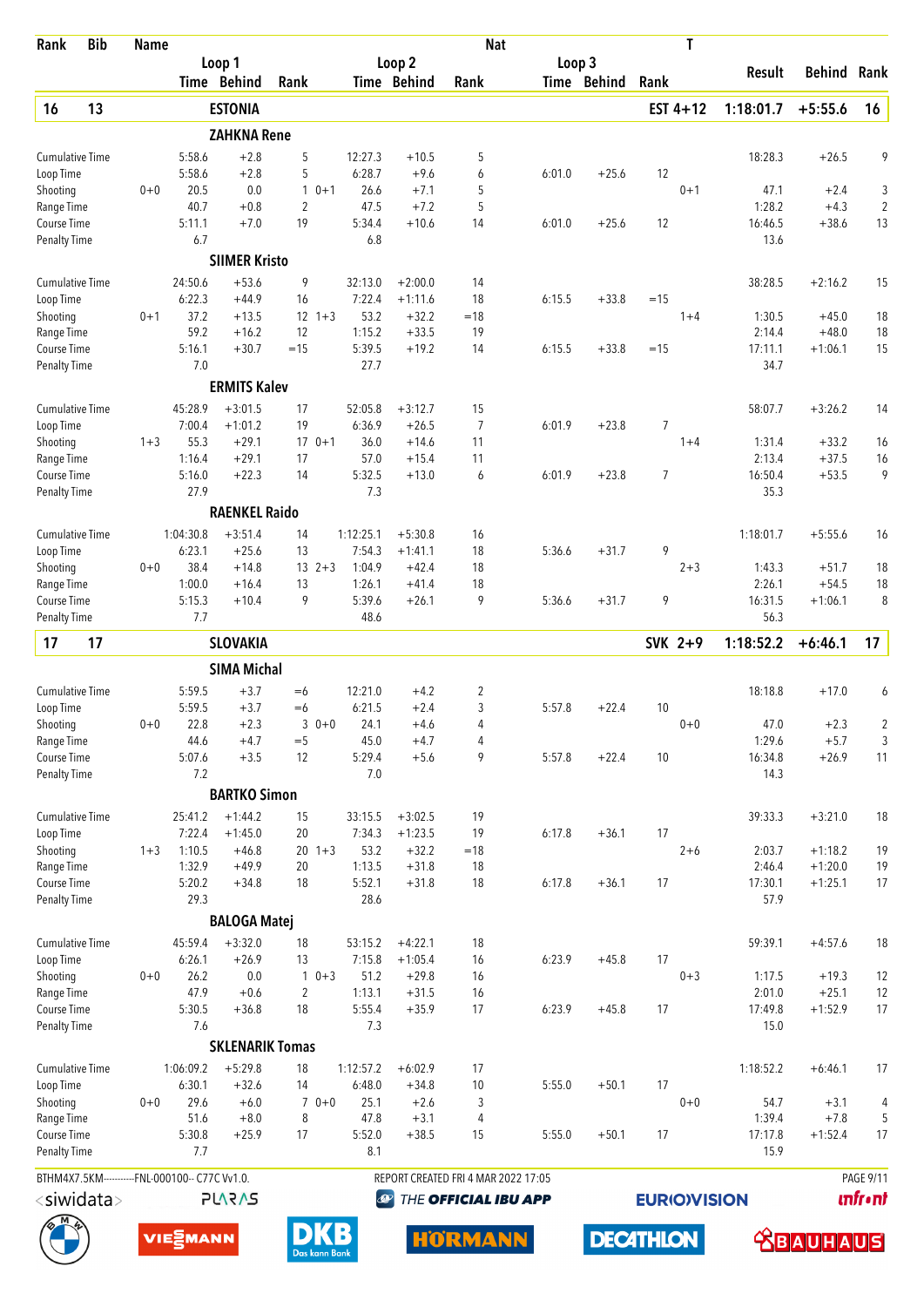| Rank                                | <b>Bib</b>       | <b>Name</b> |                                                |                          |          |               |                   |                      | <b>Nat</b>                          |        |                  |      | T                   |                   |                      |                |
|-------------------------------------|------------------|-------------|------------------------------------------------|--------------------------|----------|---------------|-------------------|----------------------|-------------------------------------|--------|------------------|------|---------------------|-------------------|----------------------|----------------|
|                                     |                  |             |                                                | Loop 1                   |          |               |                   | Loop 2               |                                     |        | Loop 3           |      |                     | Result            | Behind               | Rank           |
|                                     |                  |             |                                                | Time Behind              | Rank     |               |                   | Time Behind          | Rank                                |        | Time Behind      | Rank |                     |                   |                      |                |
| 18                                  | 19               |             |                                                | <b>KAZAKHSTAN</b>        |          |               |                   |                      |                                     |        |                  |      | KAZ 0+12            | 1:19:00.5         | $+6:54.4$            | 18             |
|                                     |                  |             |                                                | <b>MUKHIN Alexandr</b>   |          |               |                   |                      |                                     |        |                  |      |                     |                   |                      |                |
| <b>Cumulative Time</b>              |                  |             | 6:37.6                                         | $+41.8$                  | 20       |               | 13:18.5           | $+1:01.7$            | 19                                  |        |                  |      |                     | 19:25.2           | $+1:23.4$            | 17             |
| Loop Time                           |                  |             | 6:37.6                                         | $+41.8$                  | 20       |               | 6:40.9            | $+21.8$              | 14                                  | 6:06.7 | $+31.3$          | 13   |                     |                   |                      |                |
| Shooting                            |                  | $0 + 3$     | 1:03.6                                         | $+43.1$                  | 20       | $0 + 2$       | 44.0              | $+24.5$              | 15                                  |        |                  |      | $0 + 5$             | 1:47.7            | $+1:03.0$            | 20             |
| Range Time<br>Course Time           |                  |             | 1:23.6<br>5:06.9                               | $+43.7$<br>$+2.8$        | 20<br>9  |               | 1:04.5<br>5:29.1  | $+24.2$<br>$+5.3$    | 15<br>8                             | 6:06.7 | $+31.3$          | 13   |                     | 2:28.1<br>16:42.7 | $+1:04.2$<br>$+34.8$ | 20<br>12       |
| <b>Penalty Time</b>                 |                  |             | 7.1                                            |                          |          |               | 7.2               |                      |                                     |        |                  |      |                     | 14.3              |                      |                |
|                                     |                  |             |                                                | <b>KIREYEV Vladislav</b> |          |               |                   |                      |                                     |        |                  |      |                     |                   |                      |                |
| <b>Cumulative Time</b>              |                  |             | 25:44.0                                        | $+1:47.0$                | 16       |               | 32:28.5           | $+2:15.5$            | 15                                  |        |                  |      |                     | 38:54.8           | $+2:42.5$            | 17             |
| Loop Time                           |                  |             | 6:18.8                                         | $+41.4$                  | 14       |               | 6:44.5            | $+33.7$              | 16                                  | 6:26.3 | $+44.6$          | 18   |                     |                   |                      |                |
| Shooting                            |                  | $0 + 1$     | 35.5                                           | $+11.8$                  | 9        | $0 + 1$       | 24.7              | $+3.7$               | 5                                   |        |                  |      | $0 + 2$             | 1:00.2            | $+14.7$              | 8              |
| Range Time                          |                  |             | 55.0                                           | $+12.0$                  | 10       |               | 44.6              | $+2.9$               | 5                                   |        |                  |      |                     | 1:39.6            | $+13.2$              | 8              |
| Course Time                         |                  |             | 5:16.0<br>7.7                                  | $+30.6$                  | 14       |               | 5:51.8<br>8.1     | $+31.5$              | 17                                  | 6:26.3 | $+44.6$          | 18   |                     | 17:34.1<br>15.9   | $+1:29.1$            | 18             |
| <b>Penalty Time</b>                 |                  |             |                                                | <b>BELETSKIY Danil</b>   |          |               |                   |                      |                                     |        |                  |      |                     |                   |                      |                |
|                                     |                  |             |                                                |                          |          |               |                   |                      |                                     |        |                  |      |                     |                   |                      |                |
| <b>Cumulative Time</b>              |                  |             | 45:17.4                                        | $+2:50.0$<br>$+23.4$     | 16       |               | 52:26.5           | $+3:33.4$            | 16<br>15                            |        |                  | 18   |                     | 59:06.6           | $+4:25.1$            | 17             |
| Loop Time<br>Shooting               |                  | $0 + 1$     | 6:22.6<br>39.9                                 | $+13.7$                  | 12       | $12 \t 0+2$   | 7:09.1<br>41.4    | $+58.7$<br>$+20.0$   | 13                                  | 6:40.1 | $+1:02.0$        |      | $0 + 3$             | 1:21.3            | $+23.1$              | 13             |
| Range Time                          |                  |             | 1:01.8                                         | $+14.5$                  | 12       |               | 1:00.0            | $+18.4$              | 12                                  |        |                  |      |                     | 2:01.8            | $+25.9$              | 13             |
| Course Time                         |                  |             | 5:13.4                                         | $+19.7$                  | 11       |               | 6:01.1            | $+41.6$              | 18                                  | 6:40.1 | $+1:02.0$        | 18   |                     | 17:54.6           | $+1:57.7$            | 18             |
| <b>Penalty Time</b>                 |                  |             | 7.4                                            |                          |          |               | 7.9               |                      |                                     |        |                  |      |                     | 15.4              |                      |                |
|                                     |                  |             |                                                | <b>SIRIK Sergey</b>      |          |               |                   |                      |                                     |        |                  |      |                     |                   |                      |                |
| <b>Cumulative Time</b>              |                  |             | 1:05:51.5                                      | $+5:12.1$                | 17       |               | 1:13:00.9         | $+6:06.6$            | 18                                  |        |                  |      |                     | 1:19:00.5         | $+6:54.4$            | 18             |
| Loop Time                           |                  |             | 6:44.9                                         | $+47.4$                  | 17       |               | 7:09.4            | $+56.2$              | 16                                  | 5:59.6 | $+54.7$          | 18   |                     |                   |                      |                |
| Shooting                            |                  | $0 + 1$     | 42.5                                           | $+18.9$                  |          | $150+1$       | 33.2              | $+10.7$              | $= 8$                               |        |                  |      | $0 + 2$             | 1:15.8            | $+24.2$              | 14             |
| Range Time                          |                  |             | 1:03.9                                         | $+20.3$                  | 15       |               | 57.6              | $+12.9$              | 13                                  |        |                  |      |                     | 2:01.5            | $+29.9$              | 15             |
| Course Time                         |                  |             | 5:33.1                                         | $+28.2$                  | 18       |               | 6:03.7            | $+50.2$              | 18                                  | 5:59.6 | $+54.7$          | 18   |                     | 17:36.4           | $+2:11.0$            | 18             |
| <b>Penalty Time</b>                 |                  |             | 7.8                                            |                          |          |               | 8.0               |                      |                                     |        |                  |      |                     | 15.9              |                      |                |
| 19                                  | 20               |             |                                                | <b>LATVIA</b>            |          |               |                   |                      |                                     |        |                  | LAT  |                     | LAP               |                      | 19             |
|                                     |                  |             |                                                | <b>MISE Edgars</b>       |          |               |                   |                      |                                     |        |                  |      |                     |                   |                      |                |
| <b>Cumulative Time</b>              |                  |             | 6:23.2                                         | $+27.4$                  | 19       |               | 13:16.3           | $+59.5$              | 18                                  |        |                  |      |                     | 19:34.8           | $+1:33.0$            | 18             |
| Loop Time                           |                  |             | 6:23.2                                         | $+27.4$                  | 19       |               | 6:53.1            | $+34.0$              | 16                                  | 6:18.5 | $+43.1$          | 19   |                     |                   |                      |                |
| Shooting                            |                  | $0 + 2$     | 44.0                                           | $+23.5$                  |          | $180+1$       | 32.8              | $+13.3$              | 9                                   |        |                  |      | $0 + 3$             | 1:16.8            | $+32.1$              | 13             |
| Range Time                          |                  |             | 1:04.2<br>5:11.7                               | $+24.3$<br>$+7.6$        | 18<br>20 |               | 54.4              | $+14.1$<br>$+27.2$   | 10<br>20                            | 6:18.5 | $+43.1$          | 19   |                     | 1:58.6            | $+34.7$              | 16<br>19       |
| Course Time<br><b>Penalty Time</b>  |                  |             | 7.2                                            |                          |          |               | 5:51.0<br>7.7     |                      |                                     |        |                  |      |                     | 17:21.2<br>15.0   | $+1:13.3$            |                |
|                                     |                  |             |                                                | <b>BALODIS Rudis</b>     |          |               |                   |                      |                                     |        |                  |      |                     |                   |                      |                |
|                                     |                  |             |                                                |                          |          |               |                   |                      |                                     |        |                  |      |                     |                   |                      |                |
| <b>Cumulative Time</b><br>Loop Time |                  |             | 26:02.9<br>6:28.1                              | $+2:05.9$<br>$+50.7$     | 18<br>17 |               | 33:08.2<br>7:05.3 | $+2:55.2$<br>$+54.5$ | 18<br>17                            | 6:49.0 | $+1:07.3$        | 19   |                     | 39:57.2           | $+3:44.9$            | 19             |
| Shooting                            |                  | $0 + 1$     | 33.5                                           | $+9.8$                   | 8        | $0 + 1$       | 35.1              | $+14.1$              | 15                                  |        |                  |      | $0 + 2$             | 1:08.7            | $+23.2$              | 11             |
| Range Time                          |                  |             | 54.3                                           | $+11.3$                  | 8        |               | 55.3              | $+13.6$              | 15                                  |        |                  |      |                     | 1:49.6            | $+23.2$              | 11             |
| Course Time                         |                  |             | 5:26.1                                         | $+40.7$                  | 19       |               | 6:02.2            | $+41.9$              | 19                                  | 6:49.0 | $+1:07.3$        | 19   |                     | 18:17.3           | $+2:12.3$            | 19             |
| Penalty Time                        |                  |             | 7.6                                            |                          |          |               | 7.8               |                      |                                     |        |                  |      |                     | 15.4              |                      |                |
|                                     |                  |             |                                                | <b>SLOTINS Roberts</b>   |          |               |                   |                      |                                     |        |                  |      |                     |                   |                      |                |
| <b>Cumulative Time</b>              |                  |             | 46:41.0                                        | $+4:13.6$                | 19       |               | 54:06.2           | $+5:13.1$            | 19                                  |        |                  |      |                     | 1:00:20.4         | $+5:38.9$            | 19             |
| Loop Time                           |                  |             | 6:43.8                                         | $+44.6$                  | 18       |               | 7:25.2            | $+1:14.8$            | 18                                  | 6:14.2 | $+36.1$          | 15   |                     |                   |                      |                |
| Shooting                            |                  | $0 + 1$     | 49.2                                           | $+23.0$                  |          | $16 \t 0+3$   | 1:08.3            | $+46.9$              | 19                                  |        |                  |      | $0 + 4$             | 1:57.5            | $+59.3$              | 18             |
| Range Time                          |                  |             | 1:10.1                                         | $+22.8$                  | 16       |               | 1:29.9            | $+48.3$              | 19                                  |        |                  |      |                     | 2:40.0            | $+1:04.1$            | 18             |
| Course Time                         |                  |             | 5:26.2<br>7.5                                  | $+32.5$                  | 17       |               | 5:48.3<br>7.0     | $+28.8$              | 15                                  | 6:14.2 | $+36.1$          | 15   |                     | 17:28.7<br>14.6   | $+1:31.8$            | 16             |
| <b>Penalty Time</b>                 |                  |             |                                                |                          |          |               |                   |                      |                                     |        |                  |      |                     |                   |                      |                |
|                                     |                  |             |                                                | <b>MATJUHINS Kirils</b>  |          |               |                   |                      |                                     |        |                  |      |                     |                   |                      |                |
| <b>Cumulative Time</b>              |                  |             |                                                |                          |          |               |                   |                      |                                     |        |                  |      |                     |                   |                      |                |
| Loop Time<br>Shooting               |                  |             |                                                |                          | 19       |               |                   |                      | 19                                  |        |                  |      |                     |                   |                      | 19             |
| Range Time                          |                  |             |                                                |                          |          |               |                   |                      |                                     |        |                  |      |                     |                   |                      |                |
| Course Time                         |                  |             |                                                |                          |          |               |                   |                      |                                     |        |                  |      |                     |                   |                      |                |
| <b>Penalty Time</b>                 |                  |             |                                                |                          |          |               |                   |                      |                                     |        |                  |      |                     |                   |                      |                |
|                                     |                  |             | BTHM4X7.5KM-----------FNL-000100-- C77C Vv1.0. |                          |          |               |                   |                      | REPORT CREATED FRI 4 MAR 2022 17:05 |        |                  |      |                     |                   |                      | PAGE 10/11     |
|                                     | $<$ siwidata $>$ |             |                                                | <b>PLARAS</b>            |          |               | $\bigcirc$        |                      | THE OFFICIAL IBU APP                |        |                  |      | <b>EURIO)VISION</b> |                   |                      | <b>unfront</b> |
|                                     |                  |             |                                                |                          |          |               |                   |                      |                                     |        |                  |      |                     |                   |                      |                |
|                                     |                  |             | <b>VIE</b> EMANN                               |                          |          | Das kann Bank | В                 |                      | <b>HORMANN</b>                      |        | <b>DECATHLON</b> |      |                     |                   | <b>ABAUHAUS</b>      |                |